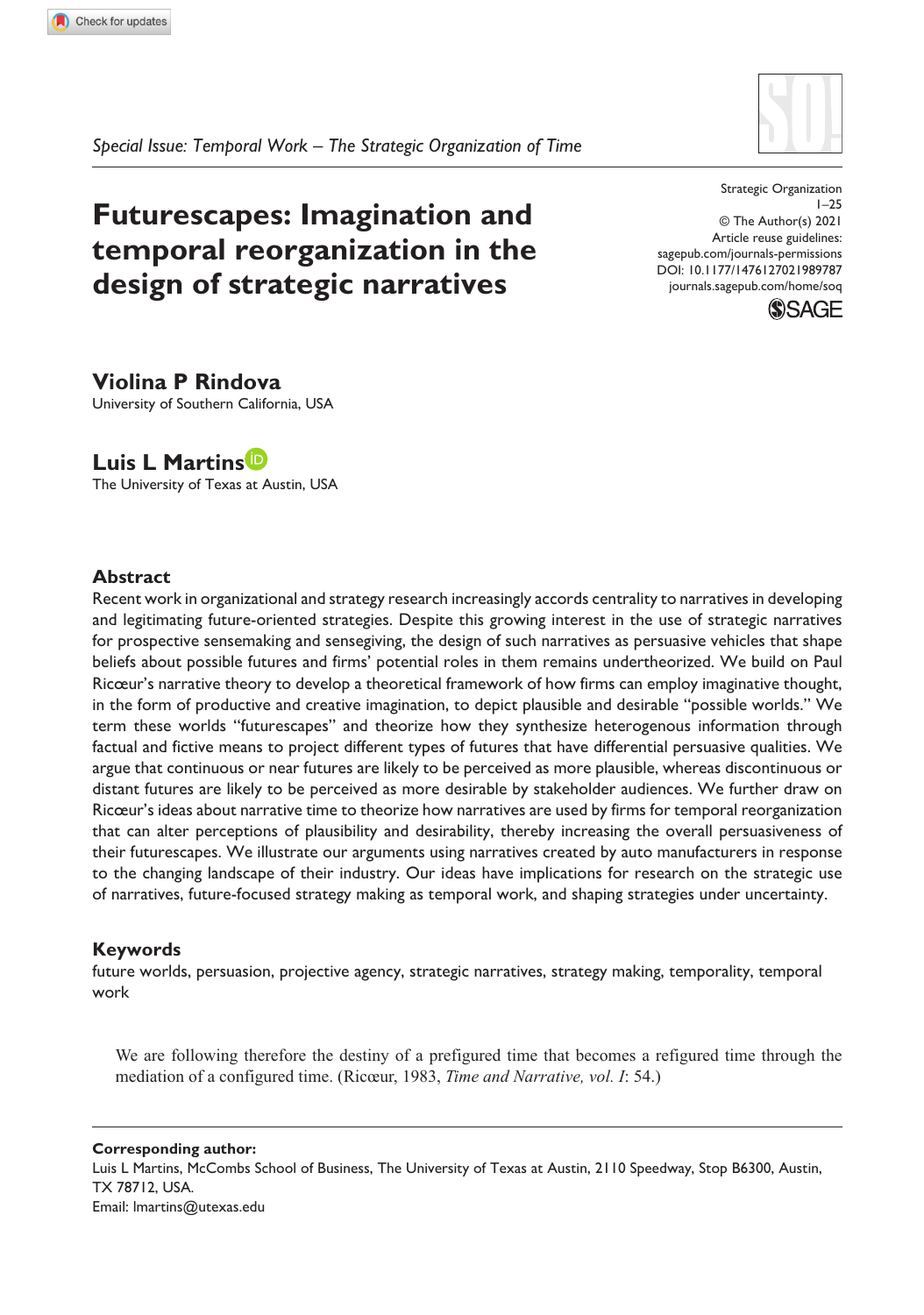"The very notion of strategy implies projecting organizations into the future through decisions in the present while building on the past" (Bansal et al., 2019: 145). Despite the centrality of the future in strategy making, research on strategic future-oriented thinking has remained limited (Augustine et al., 2019; Szpunar et al., 2014). A small but growing body of research is addressing this deficiency by focusing on narrative representations of the future (Augustine et al., 2019; Dalpiaz and Di Stefano, 2018), seen as projective agency through "imaginative generation by actors of possible future trajectories of action" (Emirbayer and Mische, 1998: 971). Narratives about the future are employed to guide the reconfiguration of resources and the pursuit of opportunities (Dalpiaz et al., 2016; Garud et al., 2014; Suddaby et al., 2019). They also play a prominent role in the legitimation of new firms (Garud et al., 2014), new strategies (Dalpiaz et al., 2016), and new technologies (Munir and Phillips, 2005). Narratives about the future enable actors to address uncertainty by framing novel strategies and technologies within established cultural accounts and by creating a sense of continuity based on narrative coherence and emotional resonance (Garud et al., 2014).

Collectively, these studies have established the importance of understanding the role of narratives in contexts of uncertainty, change, and transformation. They have contributed important insights about how narratives mobilize cultural and symbolic resources to give sense about the future potential of present-day strategies (Dalpiaz and Di Stefano, 2018; Garud et al., 2014). Less attention has been given to the question of *how* narratives are used to promote the formation of fundamentally new beliefs about what might be possible in the future, how the future may differ from the present, and what different types of future could or should be considered (Beckert, 2016). The paucity of research on these issues is particularly apparent in the context of firm strategies, especially in light of theoretical expectations that firms need to constantly create favorable asymmetries to achieve superior firm performance (Brandenburger and Stuart, 1996; Gavetti and Porac, 2018) and define distinctive strategies in the face of fundamental uncertainty (Rindova and Courtney, 2020). Researchers have called for further theory development about how narratives are used in future thinking (Augustine et al., 2019) and strategy making more generally (Ravasi et al., 2020). In our view, addressing this gap is also important to deepen our understanding of how firms may use narratives to shape the future in their favor by influencing stakeholder audiences' prospective sensemaking in the face of uncertainty and ambiguity.

To address this gap, we conceptualize strategic narratives about the future as designed for prospective persuasion (Sommer, 2009), and we ask the following: How might firms design strategic narratives to persuade audiences about their preferred versions of the future? We answer this question by building on the philosophy and psychology of "world-making" (Bruner, 1986; Goodman, 1978; Herman, 2009) and theorize the narrative construction of "futurescapes," defined as firmcentered world-making narratives that articulate a firm's preferred future and its role in creating it. Following Goodman (1978), we conceptualize world-making as symbolic construction of versions of the world that vary in how they combine descriptions of the actual and the possible. We view the world-making function of narratives as central to future-oriented strategy making, as the future does not exist, and is instead mentally simulated (Szpunar et al., 2014) and narratively shared (Ricœur, 1991).

Our theoretical framework explains how firms construct desirable possible worlds that reflect firm-specific perspectives in an effort to narratively shape the future to their advantage. We theorize the design principles underlying the construction of such future-oriented strategic narratives by drawing on the philosophical foundation laid by Paul Ricœur's (1980, 1983, 1984, 1991) seminal work on narratives and time. Ricœur's hermeneutic perspective on narratives has been underutilized in organizational research, which has relied on more structural approaches that analyze narratives as sequences of events (Garud et al., 2014). We view Ricœur's theoretical ideas as particularly relevant for understanding the design of strategic narratives, as he emphasizes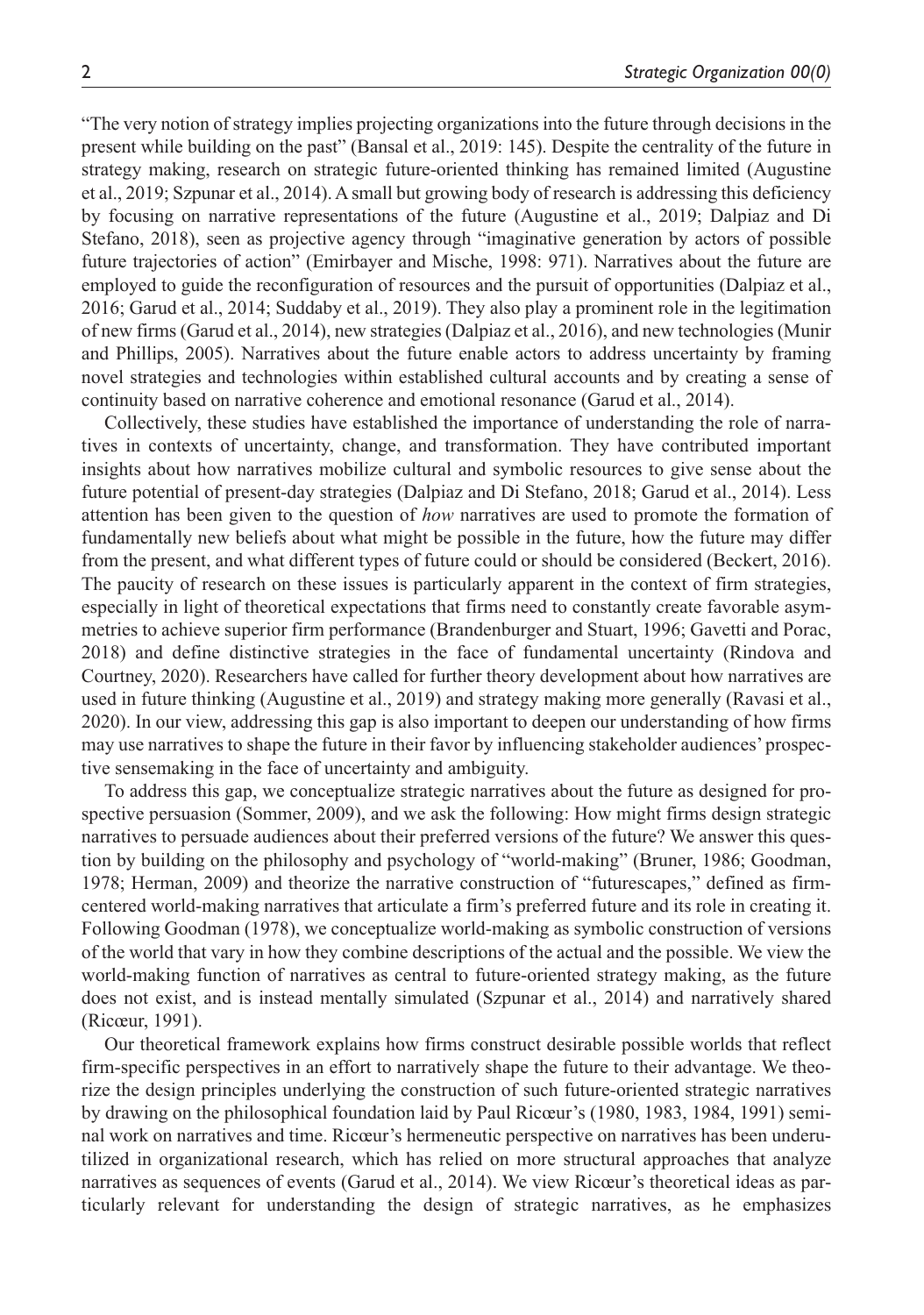how narratives combine and configure heterogenous elements into coherent wholes. Ricœur also articulates a view of narrative temporality that goes beyond the structuring of sequences of events, and argues that a core function of narratives is to enable actors to step outside objective, "prefigured" time and "refigure" it to expand their agentic capacities (Ricœur, 1983). These ideas resonate with the growing interest in temporal agency (Kaplan and Orlikowski, 2013; Pontikes and Rindova, 2020) and temporal perspective in strategy making (Bansal et al., 2019; Fenton and Langley, 2011; Nadkarni and Chen, 2014; Rindova and Martins, 2018a; Suddaby et al., 2010).

We theorize the central role of imaginative thought in narratively shaping the future. We propose that firms construct futurescapes by (a) using creative imagination to construct desirable "possible worlds" (Bruner, 1986: 93) that build the futurescape's imaginative potential, defined as "the capacity to see in a thing what it is not, to see it other than it is" (Castoriadis, 1987: 127), and (b) using productive imagination to establish "autobiographical knowledge" (D'Argembeau, 2016: 200; Bruner, 1990) about the focal firm as an agent that could turn the futurescape into reality. Thus, productive imaginative thought contributes to the plausibility of a futurescape, whereas creative imaginative thought increases its desirability. We articulate the challenges to establishing both plausibility and desirability in a given futurescape, and propose how temporal reorganization can be used to situate a futurescape in temporal structures that reframe the relationships between past, present, and future. We argue the persuasive implications of these different narrative constructions by drawing on psychological research on prospection (Szpunar et al., 2014), mental time-travel (Michaelian et al., 2016), and the interpretation of facts and fiction (Weisberg and Goodstein, 2009).

The theoretical framework we propose contributes to three main areas of research. First, we extend research on the use of narratives in future-oriented strategy making (Ravasi et al., 2020) by theorizing firms' efforts to narratively shape the future through the construction of future worlds. Second, the notion of narrative shaping through the design of futurescapes that we propose extends current understanding of strategy making under uncertainty (Rindova and Courtney, 2020) by theorizing narratives as mechanisms through which firms resolve uncertainty. Third, we contribute to research on temporality in strategy making by drawing on Ricœur's multiple temporalities to theorize how firms can use different temporal structures to construct different perspectives on the future, as relevant to their firm-specific futurescapes. In doing so, we respond to the call for further theory development about narratives as a practice for "developing and enacting strategy" (Fenton and Langley, 2011: 1177; Ravasi et al., 2020).

Our ideas extend work on future thinking by focusing on how organizations use narratives to shape the future by influencing their stakeholder audiences' beliefs about possible and desirable futures. How firms shape their environments is a question of growing interest to strategy researchers (Cattani et al., 2018; Gavetti et al., 2017; Rindova and Courtney, 2020). Current research on shaping focuses on how firms change the knowledge (Rindova and Courtney, 2020) and payoffs (Gavetti et al., 2017) of stakeholders and competitors in a preferred direction. Our theory extends this work by focusing on the role of firm narratives in the formation of "fictional expectations" (Beckert, 2016) that can affect the anticipatory strategies of a diverse set of resource providers, regulatory bodies, and other stakeholders. Thus, in contrast to the extant approaches to future thinking that focus on how firms can prepare for the future and develop more "future-inspired" strategies, our theory explains how firms design narrative artifacts to enact their strategies (Fenton and Langley, 2011) by influencing beliefs about possible directions for the evolution of an industry, a market, as well as specific inter-firm competitive and cooperative relationships that constitute them (Cattani et al., 2018). Our ideas also build on and extend the growing literature on the temporal and narrative processes through which firms exercise agency and engage with temporality in purposive ways.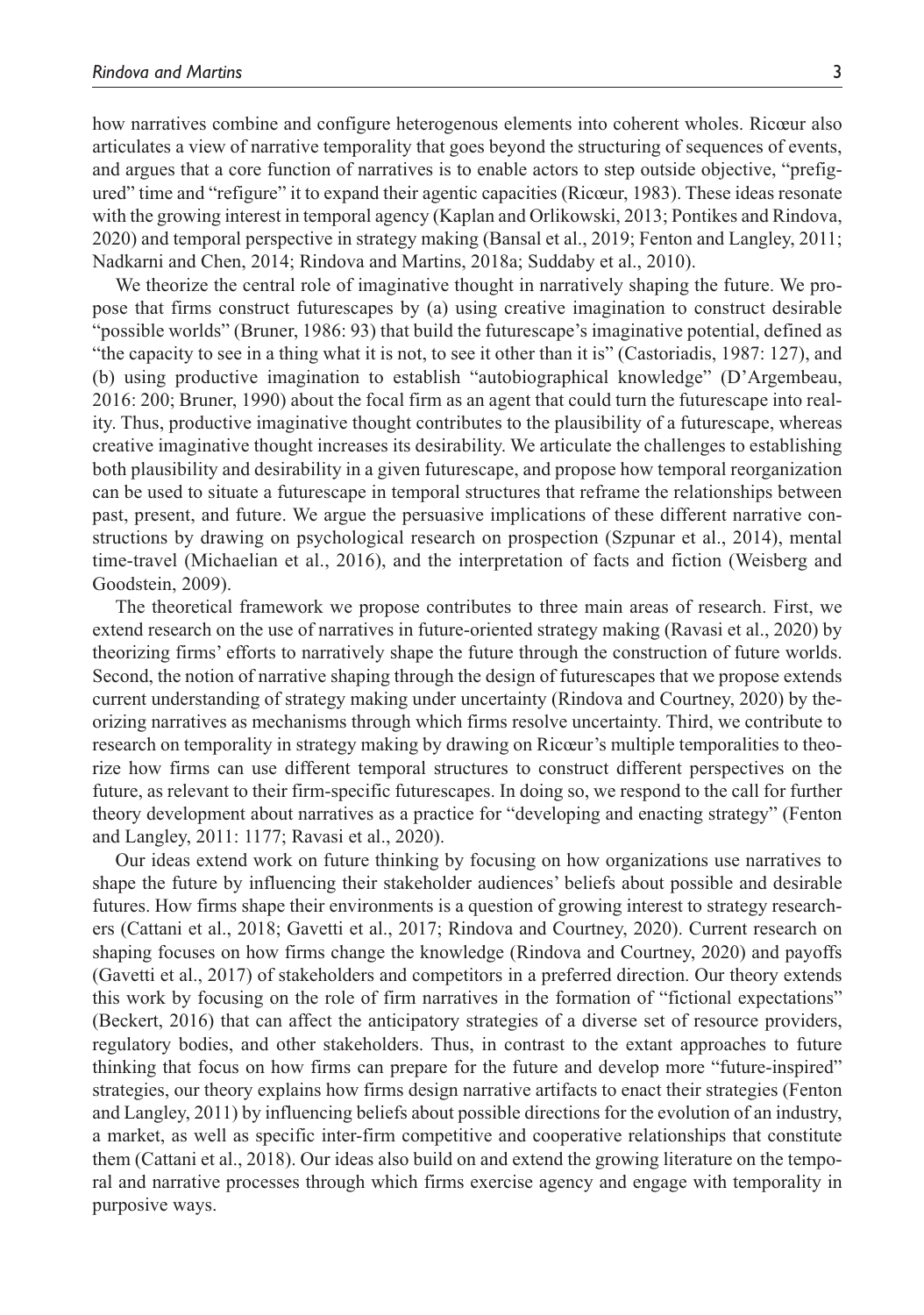Our article proceeds as follows: First, we discuss future thinking in organizational research, to situate our focus on narrative shaping and rhetorical imagination relative to the broader interests of strategy and organizational scholars. Next, we offer a brief introduction to Ricœur's narrative theory to derive guiding principles for theorizing the design of strategic narratives. Then, we develop our theoretical ideas about the mechanisms through which firms construct futurescapes and establish the plausibility and desirability of these competing versions of the future. We illustrate our arguments using narratives of firms in the auto industry about the future of mobility in response to the disruption of the industry by technological and socio-cultural trends (Gao et al., 2016; Tschiesner et al., 2019). We conclude with the implications of our framework for theory and practice.

# **Future thinking in organizational research**

Research on future-oriented thinking (future thinking for short) in the strategy and organizational literatures has been conducted from several different perspectives, focusing on different underlying processes. One body of work focuses on anticipatory thinking aimed at preparing organizations for potential events, including low-probability ones (Klein et al., 2014). Anticipatory thinking rests on organizational knowledge and experience and involves active attention management to identify critical information (Tsoukas and Shepherd, 2004). While emphasizing anticipating and foreseeing trends (Costanzo and MacKay, 2008), this approach recognizes that organizations cannot necessarily predict the future. Instead, they develop multiple scenarios using narratives to extrapolate and combine available information in the *present* to anticipate future contingencies and reduce cognitive anchoring in the status-quo (Schwartz, 2012).

A different set of approaches are combined under the broad umbrella of prospective sensemaking, understood as a fundamental cognitive process that "underlies all activities associated with planning and initiating change in organizations" (Stigliani and Ravasi, 2012: 1233). This work has employed the idea of thinking in "future perfect tense" (Weick, 1979: 66) as a form of prospective sensemaking that could inform the present (Weick et al., 2005) through processes such as "backcasting." Backcasting provides a pragmatic process tool for developing "normative scenarios aimed at exploring the feasibility and implications of achieving certain desired end-points" and is contrasted to "forecasting studies aimed at providing the most likely projection of future conditions" (Robinson, 2003: 843).

A third group of studies focuses on the temporal dimension of organizational agency and strategy making, and conceptualizes envisioning the future as temporal work that spans and intertwines the past, present, and future (Bansal et al., 2019; Dalpiaz and Di Stefano, 2018; Dalpiaz et al., 2016; Kaplan and Orlikowski, 2013; Suddaby et al., 2019). This research demonstrates that temporal work and imaginative work are closely intertwined, and that both the past and present play important roles in how actors orient and act toward the future (Bansal et al., 2019; Kaplan and Orlikowski, 2013). Imaginative projections that are disconnected from the past and the present can backfire (Dalpiaz et al., 2016) or fail to generate organizational support (Dalpiaz and Di Stefano, 2018). Suddaby et al. (2019) integrate these ideas by suggesting that different temporal processes are involved in the development of different organizational capabilities: Firms sense trends based on extrapolation from past data; they seize opportunities by connecting the past, present, and future to maintain stakeholder support for change; and they use future perfect thinking to project the effects of disruptive technologies and reconfigure resources accordingly.

Whereas these different approaches co-exist—often at the level of practices for strategy development (Fenton and Langley, 2011)—organizational research has increasingly brought future thinking into the fold of the study of agency as "a chordal triad" of past, present, and future elements (Emirbayer and Mische, 1998: 975). Doing so has made apparent the integral role of future thinking in the exercise of agency, but has shifted research attention away from the distinctive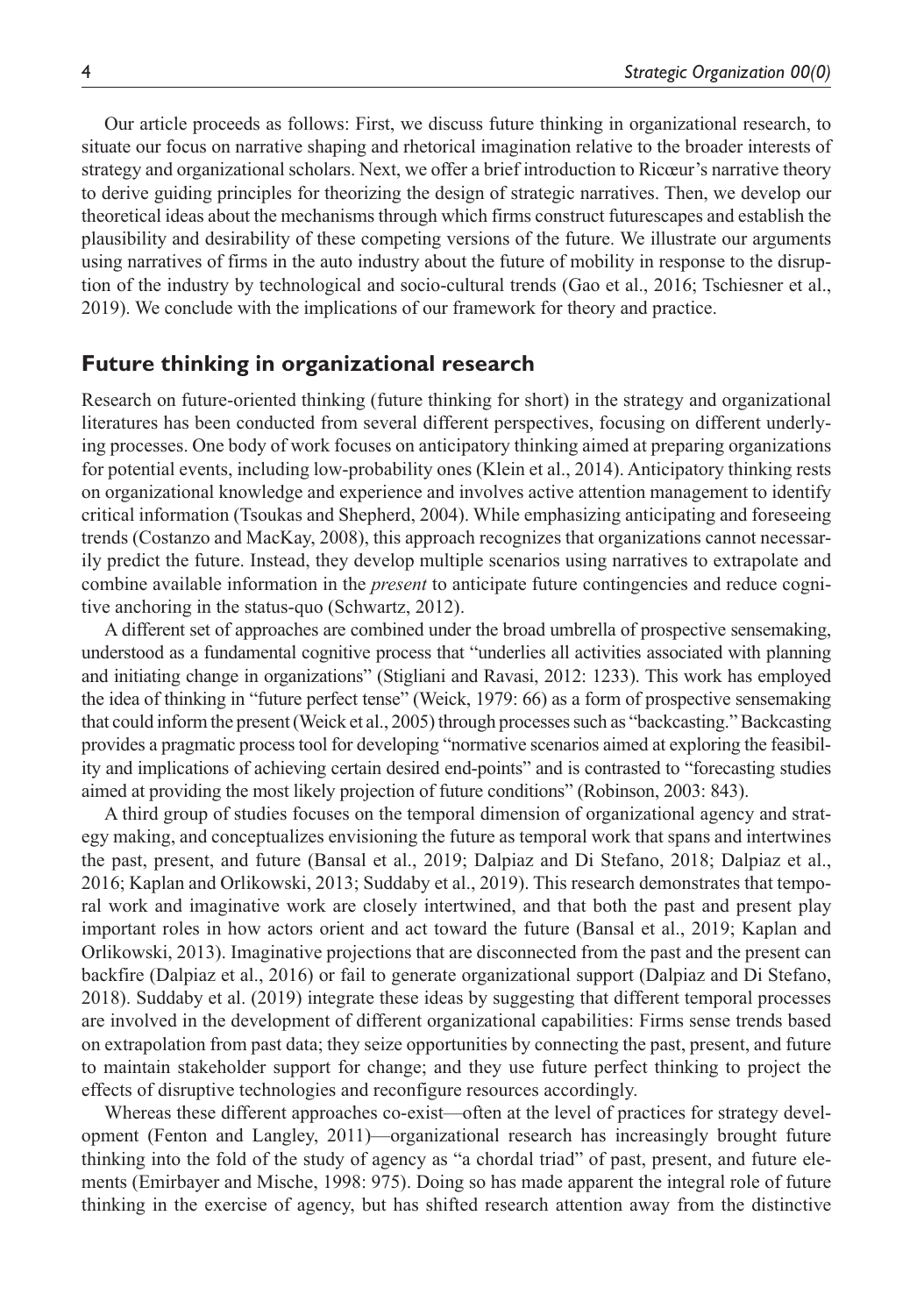cognitive and strategic processes involved in imagining and creating the future (Cattani et al., 2018; Szpunar et al., 2014). For example, Hernes and Schultz (2020) recently concluded that organizational research on temporality has increasingly emphasized how the past and future become related through ongoing activities in the present, with less attention given to the past and the future as temporal horizons that require distinct, and dedicated, strategic activities.

While we do not contest the importance of understanding the intertwining of temporal and strategic activities in an ongoing fashion—as an integral part of the exercise of agency—we see an opportunity to advance research on temporality in strategy making by focusing on strategic efforts to define and shape the future through purposefully designed strategic narratives. We take our inspiration from research construing history as a rhetorical resource (Suddaby et al., 2010) which can be used strategically to inform, inspire, and legitimate present-day action and future-oriented projections (Ravasi et al., 2019; Suddaby et al., 2019). In a similar vein, we argue that strategic use of future-oriented narratives can influence both present-day actions and future strategic positions. Our arguments are consistent with the growing work on socio-technical imaginaries, which has focused specifically on the construction of future-oriented narratives, arguing that "largely hypothetical possibilities may orient collective action" (Augustine et al., 2019: 10). This research builds on Castoriadis's (1987) ideas of social imaginaries as a collective cultural process, whereas we theorize futurescapes as strategic, firm-centered persuasive narratives designed to shape the future in ways that favor firms' preferred visions and trajectories of development.

### **Narratives and the narrative theory of Paul Ricœur**

A narrative is a "representation of a series of events meaningfully connected in a temporal and causal way" (Onega Jaén and García Landa, 1996: 3; Rudrum, 2005). Researchers note that "the term 'representation' . . . is arguably one of the few methodological constants of narratology" (Rudrum, 2005: 196.) For some narratologists, a single event suffices, whereas others insist that narratives causally link a series of events (Herman, 2009). Thus, narratives encompass a broad spectrum of representational accounts, and the field of narratology encompasses a diverse set of theoretical lenses for analyzing them (Sommer, 2009).

Rhetorical approaches to narratives view them as purposive communicative acts that bring into a relationship authorial agency, textual properties, and audience response (Phelan, 2006). These approaches analyze the cognitive and communicative principles through which narratives establish meaningful relationships among authors, texts, and audiences (Kearns, 1999). This is the perspective we adopt. We focus on strategic narratives and argue that they can be purposefully designed following cognitive and communicative principles. In the next section, we derive several design principles based on Ricœur's narrative theory.

### *Ricœur's principles of narrative construction*

French philosopher Paul Ricœur sharply distinguished between the study of narratives as texts versus their study as expression of human agency. By expressing human agency, narratives mediate multiple relations: between an actor and the world, among multiple actors, and within the actor itself as a form of "self-understanding" (Ricœur, 1991). Ricœur further viewed narratives as the expression of actors' relation to, and experience of, time and history. His extensive writings on the topic—including a three-volume set titled *Time and Narrative* (Ricœur, 1983, 1984, 1985)—represent a foundational treatment of temporality in narratives. A comprehensive review of these ideas is beyond the scope of our article. Rather, we draw on Ricœur's ideas to derive "first principles" for theorizing the design of strategic narratives.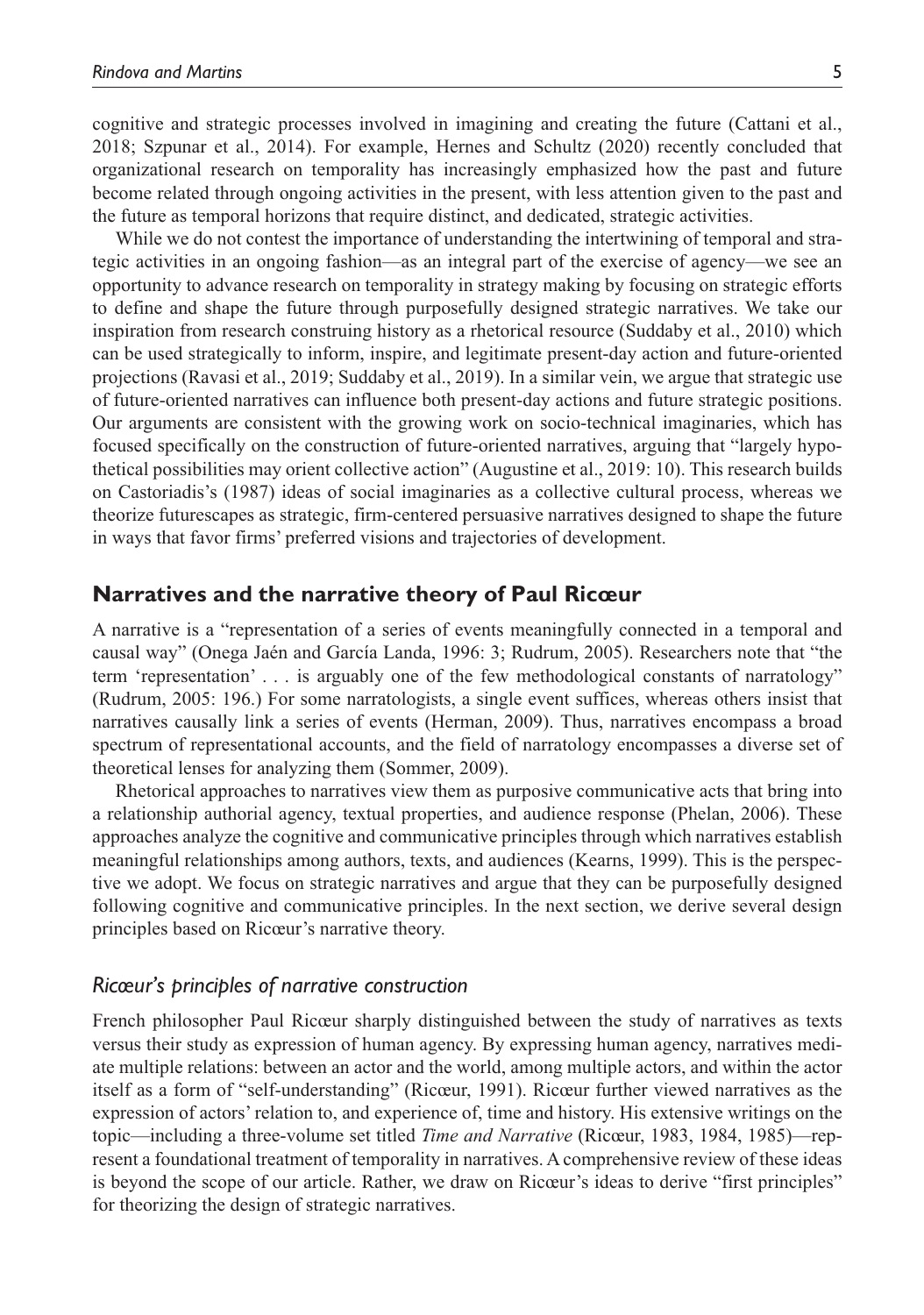First, scholars have argued that "Ricœur's great discovery about narrative [is] its configurative dimension" (Vanhoozer, 1991: 39). This refers to his argument that a narrative is a configurational unity that synthesizes heterogenous elements, such that "goals, causes and chance . . . [are] brought together within the temporal unity of a whole. . ." (Ricœur, 1983: 11). Central to this argument is that a narrative blends select facts, fiction, and time into configurations that have meaning as coherent wholes. A narrative's configuration is what gives the story cohesion, significance, and persuasive power (Ricœur, 1980). We emphasize the configurational dimension of narratives because it accounts for how narratives can combine heterogenous elements into coherent meaningful wholes. Both heterogeneity and coherence are critical for articulating a firm's strategic position and direction.

Second, narratives can be constructed to combine actual and fictive events, using productive and creative imagination as inputs into the figuration of elements discussed above. Ricœur's (1991) argument is that the past and the future, the real and the imaginary, the actual and the possible, have a common referent in the human experience of time. This argument is seen as "a considerable advancement over previous discussions of the relations between history and literature based on the supposed opposition of 'factual' to 'fictional' discourse" (White, 1991: 146). This perspective on narratives is important for understanding future-oriented strategies, as it explains how actors draw on their experience to imagine and narrate alternative versions of reality or possible worlds.

Third, whereas narratives are often understood through the lens of the plot—the structured sequence of events they narrate—Ricœur conceptualized narratives as creating multiple and varying structures of time. One temporal shift that narratives afford the narrator is stepping outside "within-time-ness" and reconsidering one's temporal experience (Ricœur, 1980: 178). This is a cognitive shift from "'reckoning with' time to 'recollecting' it" (Ricœur, 1980: 178). Recollecting introduces "historicality"—a second temporal shift through which actors establish their potential to enact imagined future projects. As Ricœur (1980: 181) explains, "any project implies memory and . . . no authentic anticipation of what we may 'have to be' is possible without borrowing from the resources of what we already 'have been.'" A third temporal shift creates deep temporality, which unifies the past, present, and future in a narrative, through what Ricœur (1980: 189) refers to as "the unity of the three 'extases' of time (having-been, coming-forth, and making-present)." Deep temporality enables the integration of the future with the past and present in the configuration of narratives. These mechanisms for reorganizing time, which are at the center of Ricœur's narrative theory, are captured in our opening quote, which highlights the agency of the narrator to "configure time" by narratively reorganizing the objective "pre-figured time" and gaining agentic freedom, or at least latitude, to act *on* the world, from the perspective of narratively "refigured" time (Ricœur, 1983: 54).

# **Designing futurescapes as persuasive strategic narratives**

The configurational coherence, imaginative representation of facts and possibilities, and temporal reorganization of past, present, and future underlie the critical importance of narratives for futureoriented strategizing. We theorize how these characteristics allow firms to describe and connect heterogenous actors, events, relationships, and activities, and to do so across time and space (Cattani et al., 2018). Further, to the degree that narratives incorporate context, interactions with others, and the self, they enable firms to construct what we term "futurescapes"—self-referential preferred future worlds intertwined with the narrator's history or "autobiographical knowledge" (Bruner, 1990).

Our theoretical framework is depicted in Figure 1. In the center of the figure, we represent figuration as a central mechanism that synthesizes heterogenous elements into a coherent narrative whole. To the left, we represent the two forms of imaginative thought that provide the inputs that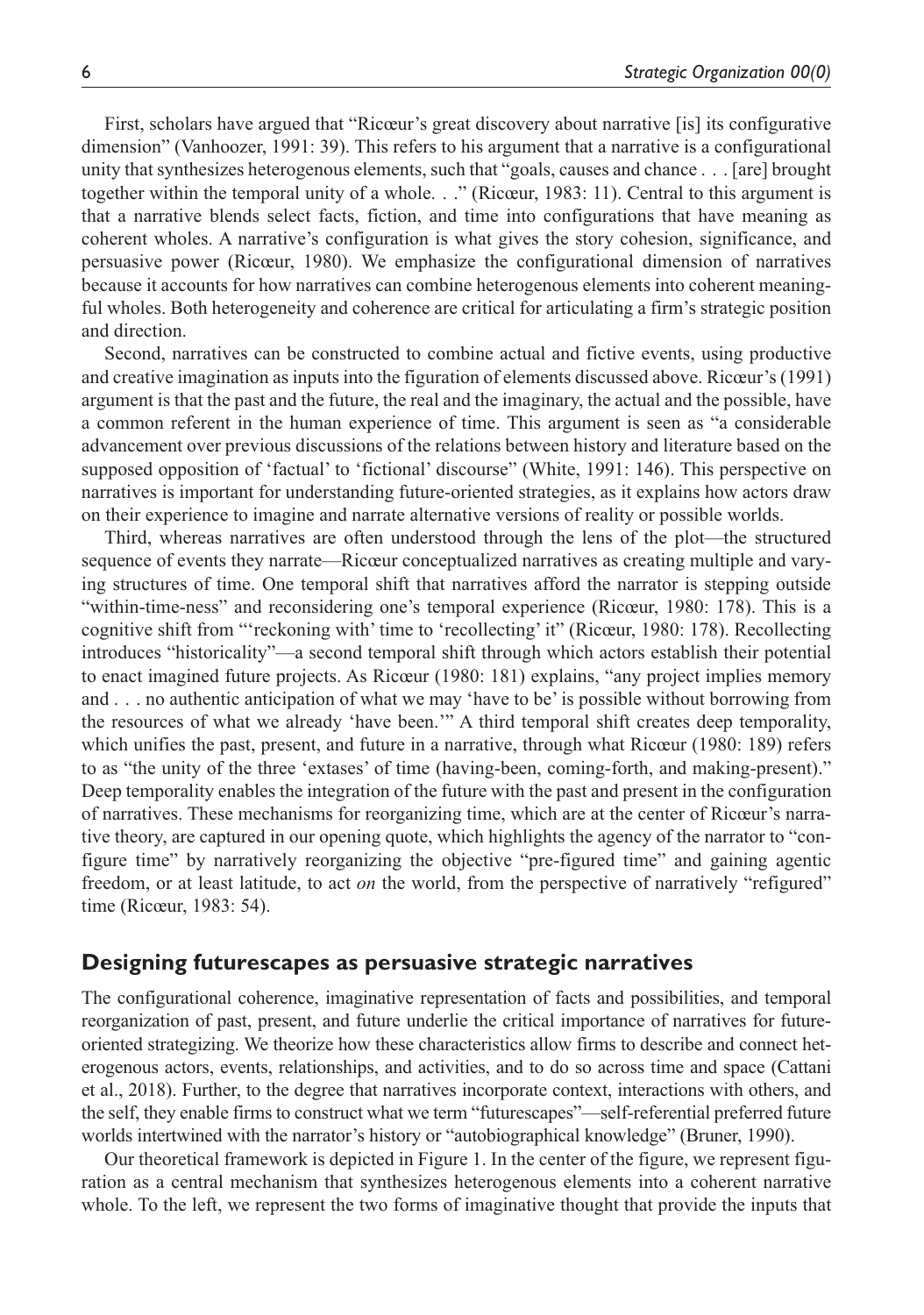

**Figure 1.** A framework for the design of firm futurescapes for prospective persuasion.

figuration organizes. Specifically, we theorize two forms of imaginative thought—one based on productive imagination that generates autobiographical knowledge and constitutes the agent firm as creating a continuous near future, and the other based on creative imagination that generates fictional possible worlds in idealized discontinuous "distant" futures. We theorize these imaginative inputs as having different persuasive influences on audiences regarding the plausibility and desirability of a firm's futurescape. Further, we propose that temporal reorganization provides the mechanism that situates different figurations in different temporal structures, thereby altering the perceived plausibility and desirability of these futurescapes. Temporal reorganization is represented as a complementary mechanism to figuration in the center block of Figure 1.

Next, we develop our theoretical arguments detailing the components of our proposed framework for the design of futurescapes for prospective persuasion. Throughout the exposition, we illustrate our arguments with examples from strategic narratives of firms in the automotive industry. The major disruption of the industry—driven by the convergence of four trends, connectivity, autonomous driving technologies, ride sharing, and electrification—has prompted extensive discussion about the "future of mobility" (Gao et al., 2016; Tschiesner et al., 2019). In this context, over the past few years, auto manufacturers have actively created narratives about their preferred futures and how their firms fit within these futures, often communicated in speeches by their senior leaders at events focused on future thinking. Our illustrative examples are drawn from speeches by senior auto executives made at one such event, the Consumer Technology Association's annual Consumer Electronics Show (CES) in Las Vegas. We use this setting, which has attracted keynote speeches by most of the major auto manufacturers, as it presents a context characterized by "heightened, future-oriented public debate about possible futures" (Mische, 2014: 447).

### *Figuration: organizing a narrated world*

Figuration structures a narrative and organizes its elements into a coherent whole (Ricœur, 1980). It reflects the intentions of the narrator about what the narrative should include and how what is included should be represented. Vanhoozer (1991: 42) describes figuration as "creative synthesis" that "makes a temporal whole out of an otherwise chaotic manifold of experience." Our arguments about figuration in futurescapes draw a parallel to the arguments made about the rhetorical and narrative construction of history (Suddaby et al., 2010; Tilly, 1981; White, 1984, 1991). This line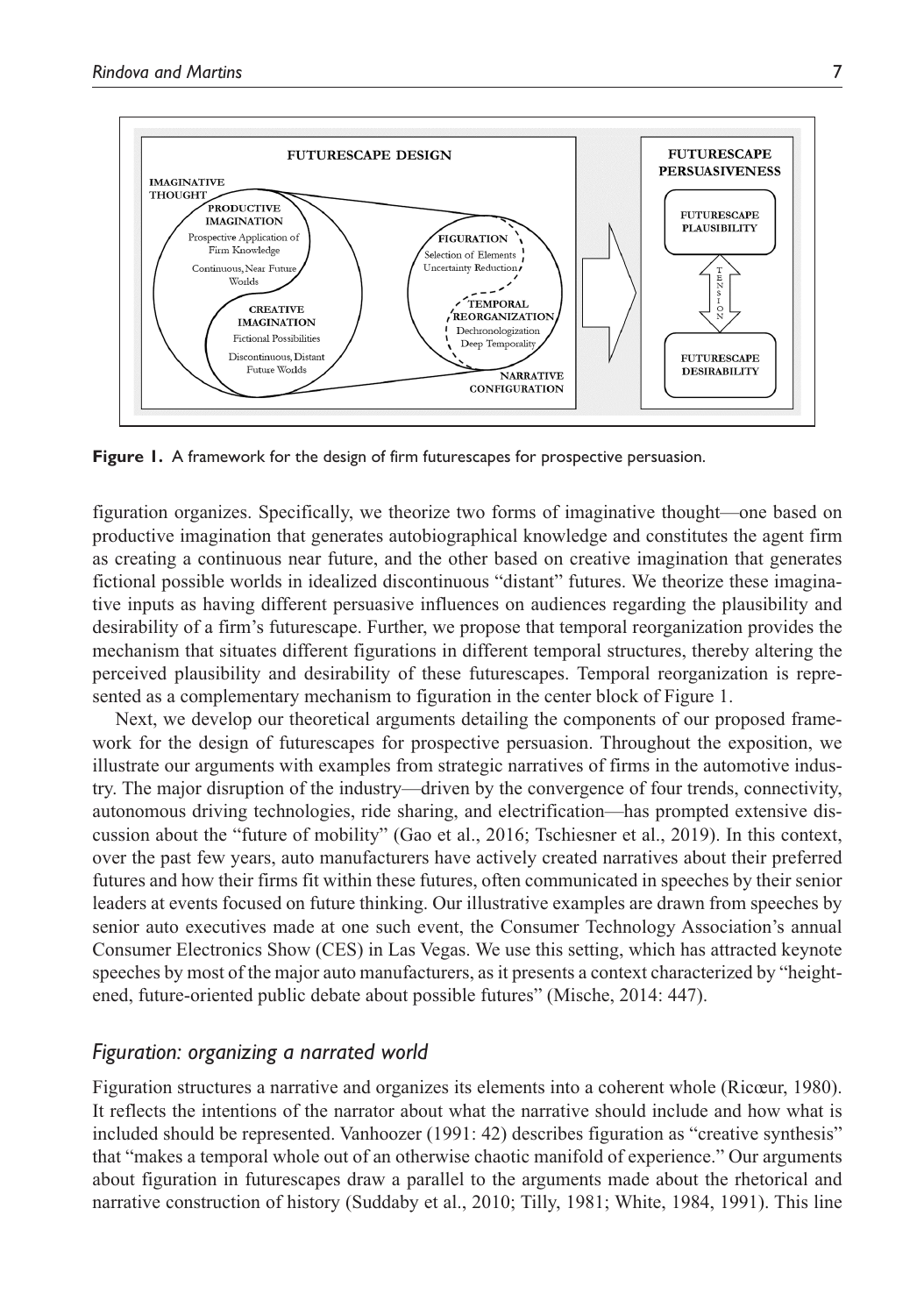of historical analysis has emphasized the intent of the narrator in representing the past. As Tilly (1981: 13–14) explains, "what matters, among innumerable things that happened in the past, is a function of the questions and assumptions the historian brings to the analysis." The assumptions and intentions of the historian matter because much of the past is either unknown or ambiguous. History therefore involves interpretation *and* narrativization (White, 1991).

In a similar vein, we argue that, since the future is non-existent, and there are no facts about the future, a deluge of facts about the present and the past could be deemed relevant. Thus, the assumptions and intentions of strategists underlie the selection of facts to be represented in narratives. Through figuration, strategists construct a version of the world, and this world-making function is central to the attribution of meaning and the recognition of relevance in prospective thought (Szpunar et al., 2014). To paraphrase Tilly's (1981) argument, what matters among the innumerable things that could be imagined about the future depends on the assumptions and intentions of strategists. In strategic narratives about the future, we argue, figuration enables strategists to integrate a wide range of topics required to represent firm strategy, provide a coherent logic for the strategy, *and* address the multiple uncertainties associated with the future, including technological, market, ecosystem, and institutional uncertainties (Moeen et al., 2020).

*Heterogeneity and coherence.* To the degree that figuration involves selection and organization of heterogenous elements, it follows similar processes to those stipulated by Goodman (1978: 6) about how actors create versions of the world, that is, engage in "worldmaking." He identified cognitive and rhetorical operations, such as making groupings and distinctions, bringing together elements across time, using metaphors, repetition, and selective emphasis and weighting, and building in specific orderings of events and other inputs. We argue that the same operations can be employed in the design of futurescapes to construct versions of possible worlds. Given the strategic objectives of the construction of futurescapes, and consistent with the self-serving bias often inherent in the process (Goodman, 1978), such world-making prioritizes the role of the firm in the version of the world it advances.

To accomplish world-making objectives, firms' futurescapes need to incorporate a large number of diverse elements, including current and imagined products and their future utilities, enumeration of technological and business developments that support these products or services, as well as the future environments, including industry structures, competitor sets, alliance portfolios, and stakeholder relationships, within which these products and relationships will take hold. Figuration guides the selection and organization of these elements, as well as the use of literary techniques to represent them. The following example from a 2015 speech at CES by Dr Zetsche, Chairman of the Board at Daimler, the corporate parent of Mercedes, illustrates this point:

Two years ago, we put an autonomous-driving X Class on the 60-mile route. After an intensive training period, the autonomous X Class found its way while reacting appropriately to everything in traffic, the cars, trucks, bicycles, pedestrians and so on. And it did this without any glitches, breakdowns, or accidents. Without the safety driver's intervention. And without getting a ticket or even the finger. (Zetsche, 2015)

The narrative incorporates technology, society, interactions, and specifics of the in situ application of technology in a vivid configuration built around a chosen approach to autonomous driving. The humorous "finger" trope contrasts the capable and "responsible" behavior of autonomous vehicles to the emotional behavior of humans and supports the assertion about Mercedes's prospective intentions, stated thus,

Our goal is to offer an autonomous driving technology which in terms of attentiveness, discipline and foresight is really superhuman. That's beneficial to societies anywhere in the world.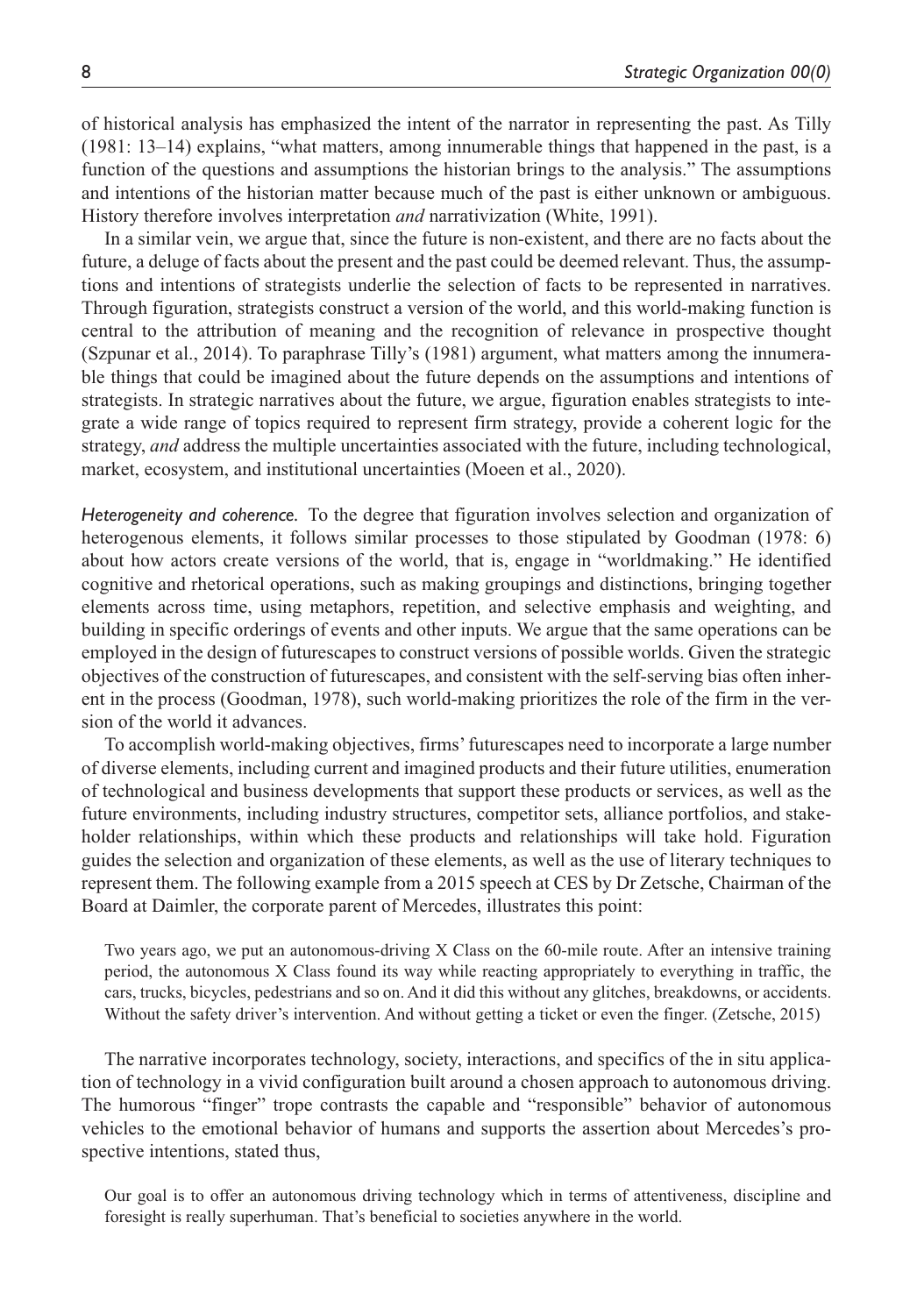We propose that by bringing coherence to the diverse elements of relevance to understanding a firm's future strategy, and transforming what otherwise would be a reporting of facts and events into a meaningful representation, figuration serves to attract interest and curiosity, prompt reflection, and potentially inspire enthusiasm about the firm-specific version of the future a futurescape constructs.

*Addressing multiple uncertainties.* Figuration enables firms to address uncertainties about the future, by selectively highlighting specific uncertainties and proposing solutions to them through their futurescapes. Rindova and Courtney (2020) argue that assumptions and intentions are particularly important for developing strategy under conditions of uncertainty, as uncertainty limits the applicability of prior knowledge. Figuration incorporates assumptions and intentions in the design of futurescapes, thereby emphasizing different uncertainties and revealing the logic by which a firm intends to proceed toward an unknown and uncertain future. The identification and/or omission of competitors, the foregrounding and interpretation of technological and societal trends, as well as references to the role of government are all futurescape design choices that address distinct types of uncertainties. Putting these building blocks together reveals a distinctive future landscape or world, which conveys, more or less explicitly, different meanings and implications of a firm's future-oriented strategy. In doing so, figuration—often subtly—brings into focus critical uncertainties and offers different perspectives on their potential resolution. For example, in his 2018 CES speech, Toyota's CEO Akio Toyoda draws attention to the changing nature of the technology employed in providing mobility solutions, in the following statement:

Technology is changing quickly in our industry and the race is on. Our competitors no longer just make cars. Companies like Google, Apple, and even Facebook are what I think about at night because after all, we didn't start out by making cars either. (Toyoda, 2018)

Mercedes's Dr Zetsche draws attention to city congestion as an environmental factor that creates uncertainty about future demand. He states,

It's getting crowded in the cities and on the roads. Some might conclude that this makes cars less attractive. Or that the car has already seen its best days. (Zetsche, 2015)

He uses this acknowledgment to set up a contrast with Mercedes's distinctive position and solution:

For me, the opposite holds true. I believe the best times are still ahead of the car. (Zetsche, 2015)

The narrative depicts the car of the future as offering a new set of utilities of "private space and quality time." These utilities are then hyperbolized as "the single most important luxury goods of the 21st-century," signaling Mercedes's intention to shape the demand for car ownership—thereby countering disruptive ride-sharing trends—by changing the design and utility of cars.

Addressing the same current trend and issue of congestion, in a speech to CES in 2018, Ford's CEO James Hackett emphasizes different problems and potential solutions:

Time we used to spend with each other is now time wasted in congestion and traffic. . . . The time has come to fundamentally update our approach and shift our central mission to harnessing technology as a tool to serve human needs, to improve lives and to help restore our genuine sense of community. (Hackett et al., 2018)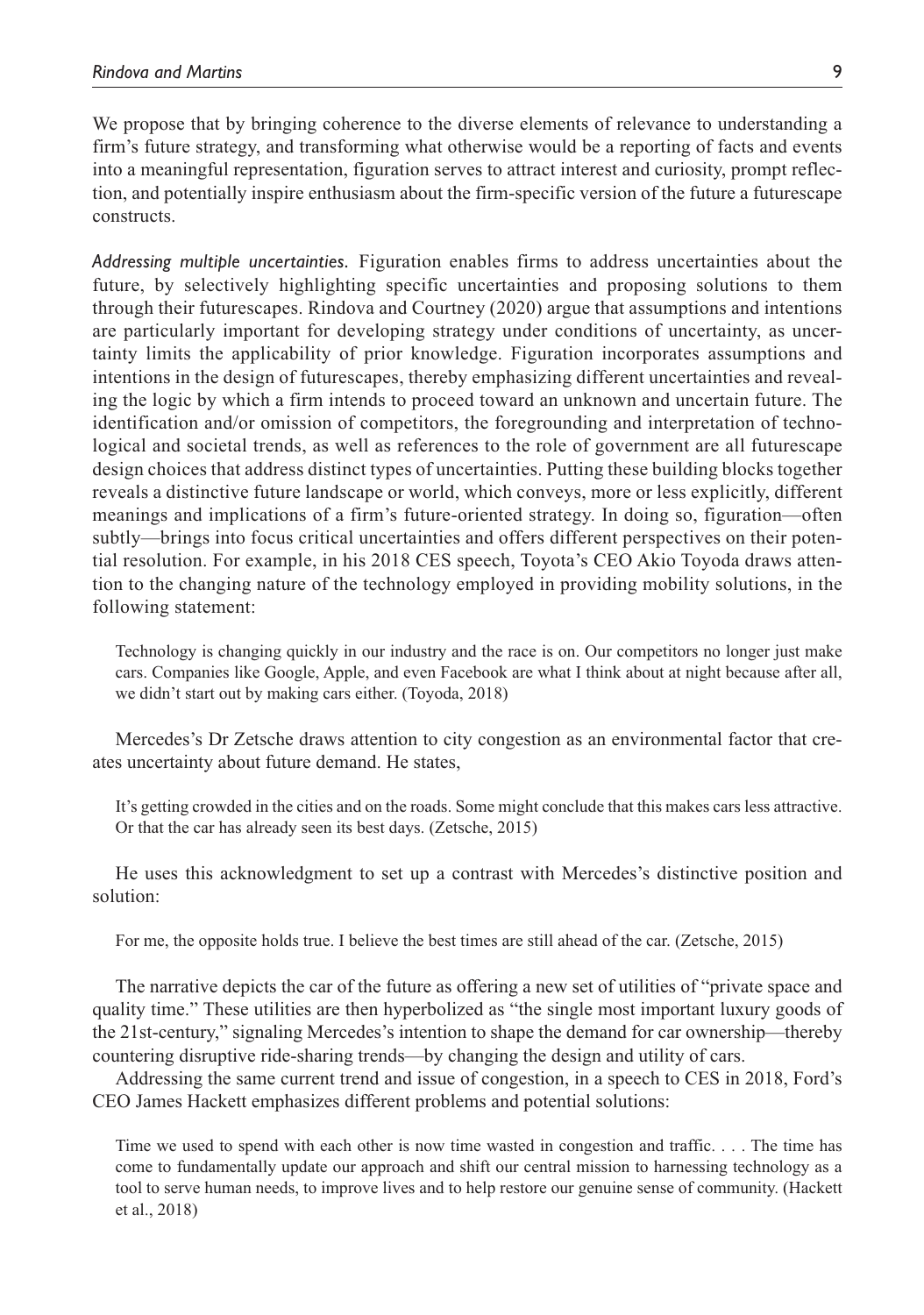With this positioning, Ford's narrative (Hackett et al., 2018) then proposes an institutional solution of collectively reimagining "the street" and the transportation system:

Today, we share just a glimpse of the model living street . . . This depiction of the City of Tomorrow demonstrates the benefits of introducing smart vehicles for a smart world into our civic life. Millions more can move into cities and they can be less congested.

These examples illustrate our proposition that figurations of uncertainties in a futurescape convey both selective attention to specific uncertainties and evocative representations of distinctive firm-specific solutions, including their implications for the firm and/or collective actions to resolve the uncertainties.

# *Imaginative thought: generating a version of the world*

Whereas figuration synthesizes and organizes elements in a futurescape, imagination provides the inputs into figurating a projected future world. World-making is accomplished through the exercise of both productive and creative imagination as discussed in prior analyses of Ricœur's narrative theory (e.g. see Carr et al., 1991; Vanhoozer, 1991). The concepts of productive and creative imagination in Ricœur's work are based on Kant's arguments about productive imagination as a capacity that mediates "between intuitions and concepts" (Matherne, 2016: 61) and creative imagination as the "free play" of thought that "no longer has to synthesize a manifold in light of a particular concept, but is rather free to explore or play with putting the manifold together in a multitude of different ways" (Matherne, 2016: 62). In this section, we take these orienting definitions as a point of departure to theorize how firms employ productive and creative imagination to articulate different types of future projections and accomplish different persuasive goals.

*Using productive imagination.* Productive imagination synthesizes perceptions and observations through the use of concepts. Psychological research associates these processes with the accumulation and reorganization of knowledge (Fiske and Taylor, 2013). We argue that a firm's strategic narratives involve expressions of productive imagination when they describe the firm's knowledge and its prospective application in the development of new technologies and products in the future. Technologies embody knowledge in material form and manifest its productive functionality (Hargadon and Douglas, 2001; Moeen et al., 2020). For example, a futurescape constructed by Mercedes (Zetsche, 2015) discusses the development of autonomous driving technologies at the firm as follows:

In retrospect, this early 1990's project was far ahead of its time. All of the research partners agreed that it was too ambitious, too complex, too expensive . . . But as the inventor of the automobile, Mercedes has been confident ever since that the next big revolution of mobility would be the self-driving car. So, we kept developing. And we made big progress on the topic.

This example illustrates a general theoretical idea that the expression of productive imagination has a temporal dimension, which attests to the accumulation of knowledge. In this example, Mercedes employs two different "long-history" time frames—first, of the origin of the automobile and second, the early (even premature, according to this narrative account) investment in autonomous driving. The use of these temporal frames accords with Ricœur's (1980) argument that past accomplishments are recounted to inspire beliefs about future potential. In this case, and more generally, the historical frames underscore the quality, depth, and/or distinctiveness of the firm's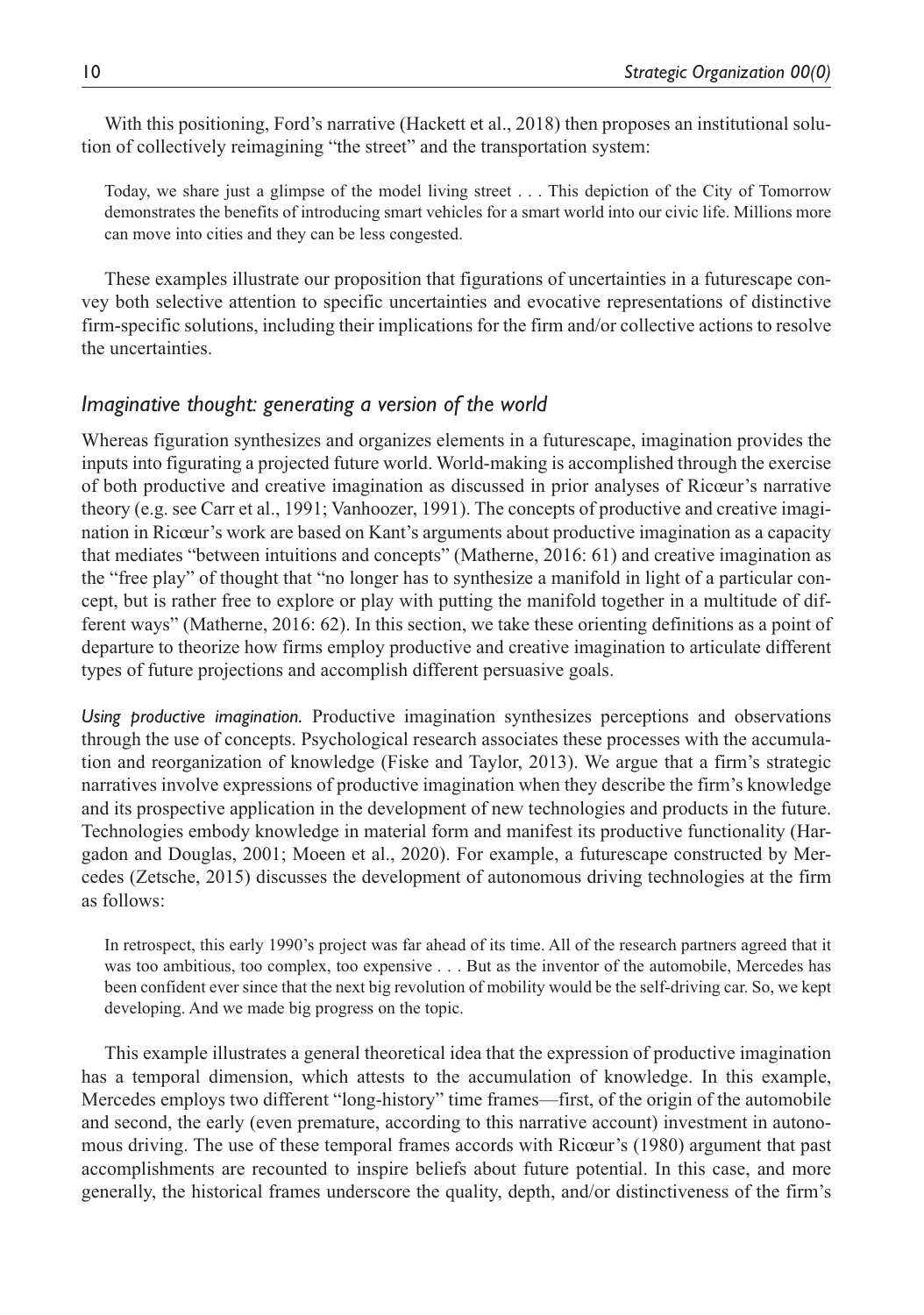knowledge, which prospective imagination connects to the ability to create the imagined future. The imaginative new form factor for the car described earlier is positioned as a logical outcome of this deep knowledge and experience in car making and autonomous driving technology.

In the design of future-oriented strategic narratives, we argue that the prospective application of firm knowledge—as exemplified in the imaginative artifact—is used to establish the broader strategic potential of the firm to create value in an uncertain future. This potential is conveyed in the capacity to imagine and articulate new forms of value that can shape and define that future. Such information further enables firms to claim having strategic foresight, and to justify making prospective resource commitments based on it. However, it is important to recognize that this is not foresight in an objective sense, as implied by the classical definition of the term as "the ability to predict or the action of predicting what will happen or be needed in the future" (Oxford English Dictionary, 2020). Rather, this narrative use of productive imagination represents imagined future trajectories of development as *possible*, and the firm as an agent capable of creating the future.

Thus, productive imagination expresses in narratives the prospective application of current firm knowledge through references to imagined, intended, or planned activities to create and capture value. It contributes two important elements in futurescapes. First, it incorporates elements of history to describe the accumulation of relevant knowledge. As a result, it points to specific types of knowledge—broadly understood to include technologies, products, and business models—that the firm sees as having value-creating potential in the future. It builds what can be construed as "autobiographical knowledge" or beliefs, expectations, and projections that establish an actor's agentic capacity (Bruner, 1990). This is accomplished through what Ricœur (1980: 184) calls "historicality," a temporal structure of recollecting the past to establish an actor's potentiality for future actions. Second, concrete examples of prospective applications of firm knowledge communicate how and why this knowledge may retain or increase its value in a future world. Productive imagination therefore could be used to depict relatively continuous futures that retain a high degree of similarity with the present, and/or can be arrived at through conceivable, even if not fully predictable, paths forward. Both figuration moves enhance the plausibility of the future world articulated by a firm.

*Using creative imagination.* Differently from productive imagination, creative imagination is free to conceive of relationships between objects and concepts that are independent of the empirically and conceptually established relationships among them (Matherne, 2016). We therefore propose that creative imagination can be used in narratives to create idealized fictional future states of the world and raise questions not only about what is possible but also about what may be desirable and/or morally important. Our arguments build on Ricœur's (1983: 185) idea that "[f]iction has the power to 'remake' reality" and that the "world of the text . . . intervenes in the world of action in order to give it a new configuration." We therefore suggest that strategic narratives can reflect strategists' intentions to "remake reality" and transform existing market orders (Gavetti and Porac, 2018). Futurescapes, we argue, assist strategists in such shaping efforts by enabling them to express creative imagination in fictional elements, which *blend* the real and the imaginary (Iser, 1993).

Creative imagination therefore serves strategists in creating fictional possible worlds. Fictional worlds enable people to explore possibilities through "fictive" experiences that involve cognitive and communicative processes, such as mental simulation and narrative transportation (Green and Donahue, 2009; Szpunar et al., 2014). Mental stimulation refers to "imaginative mental construction" (Roese, 1997: 134), whereas narrative transportation is "a guided form of mental simulation" (Green and Donahue, 2009: 241). Scholars of narratives (Bruner, 1986; Herman, 2009; Ricœur, 1983) emphasize that the distinctive intentionality of fictional narratives is stimulation of fictive experiences that change what is perceived as possible and desirable. Consistent with these ideas, we argue that firms' strategic narratives can incorporate fictional elements to propose possible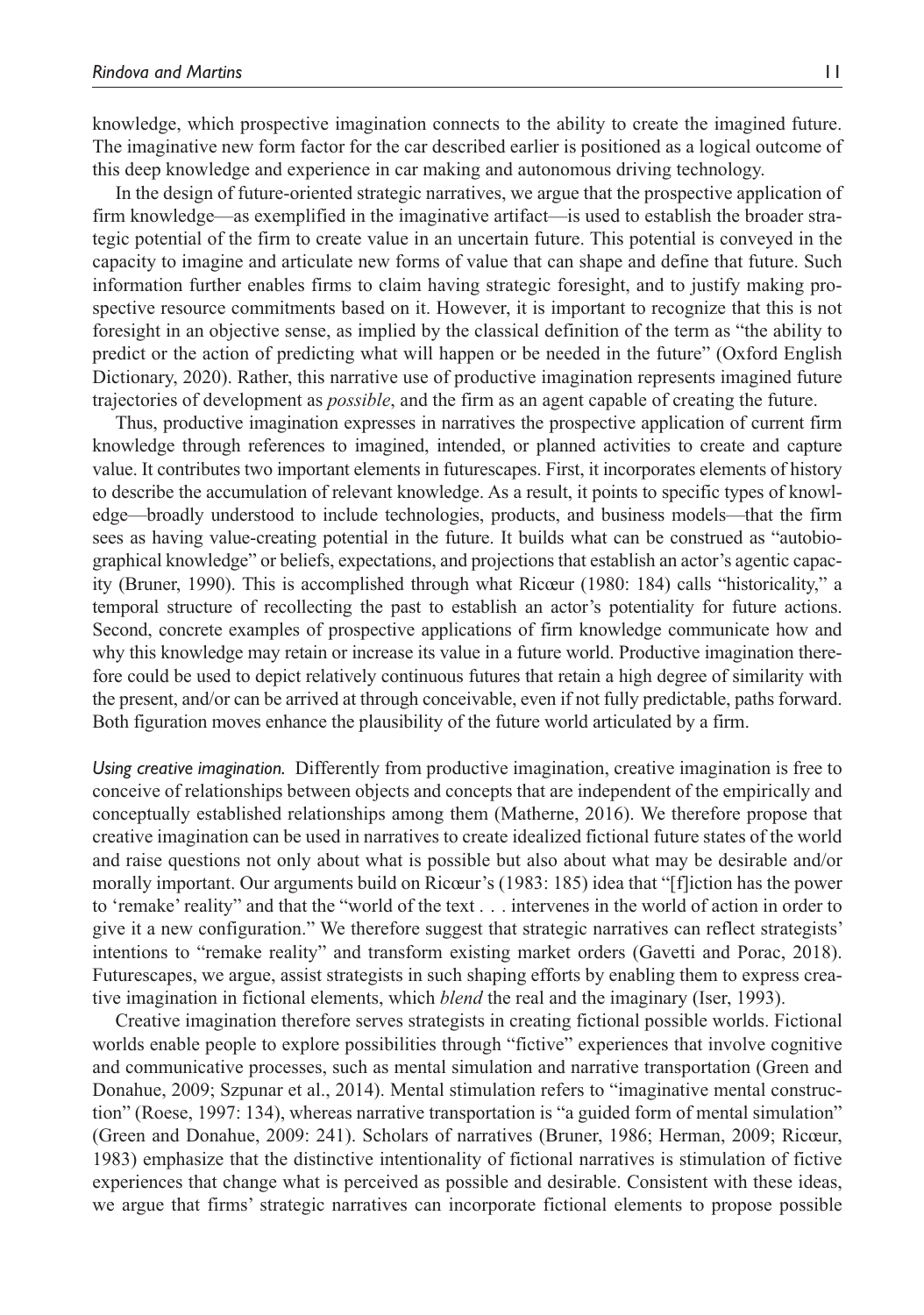alternative realities, and to represent them vividly. In doing so, they interrupt and disrupt current understandings and current practices, and instead offer "mental simulations" of their imagined replacements (Escalas, 2004). For example, Mercedes's futurescape constructs a fictional possible world of mobility as a private luxury experience anchored in the complete redesign of the car around the affordances of autonomous driving. Further, the emotional and moral value that audiences place on these alternative worlds could motivate current and future stakeholders to subscribe to a future that should be, not just one that could be. Ford's CEO Hackett makes such appeals when he states the following:

Together, we can create cities where density and diversity give life—where packed streets and sidewalks prompt the unexpected encounter or the chance discovery and feed the innovation that is the lifeblood of cities. . . . To achieve that, we need more than just new technology. We need to align our goals as a society. We need a new way of thinking about 'freedom of movement'—so that we consider not just vehicles and streets, but the destinations, too. We need a new civic freedom, where the benefits of community can be extended to many more people across many more backgrounds. . . . (Hackett et al., 2018)

In this example, the imagined fictional world of the city of the future is also a moral appeal for "a new civic freedom, where the benefits of community can be extended to many" (Hackett et al., 2018). These appeals reflect the recognition that stakeholders are motivated to engage with firms that help them enact cherished values. Futurescapes that tap into values and ideals that resonate with stakeholders may be subjected to less scrutiny regarding functional performance and may engender greater engagement, social sharing, and community participation (Rindova and Martins, 2018b).

Fictional possible worlds therefore can play a role in how strategic positions and interests become invested in the preservation of the status-quo, which Gavetti and Porac (2018: 359) term "deepening of the market order," versus being invested in change and transformation of the statusquo, or "modification" or radical "transformation" of the market order (Gavetti and Porac, 2018: 362). Firms may express differences in perspectives on the future that range from changing competitive positions, to more wide-ranging changes in patterns of demand and supply, to changes in the accepted logics of action in an industry or society at large. For example, in the example above, Ford's Hackett proposes a complete overhaul of the surface transportation system to enact values of "freedom of mobility" and more equitable sharing of public space among different types of transportation and social needs.

Importantly, by freeing a narrative from the bounds of the verifiable, creative imagination enables strategists to create versions of the world that depict futures that rework the problems of the present and/or posit worlds that better enact cherished values. Ford's futurescape (Hackett et al., 2018) depicts a distant future, similar to those constructed in socio-technical imaginaries at the collective level (Augustine et al., 2019), which construct "as if" realities that describe distant futures, which are evaluated for their desirability. Creative imagination can be used to represent distant futures, which, given the nature of uncertainty and ambiguity involved, can vary in the elements they incorporate, including those that are not currently present or anticipated. The non-verifiability of the future affords strategists considerable latitude to construct future worlds that speak to the possible rather than the predictable or foreseeable. As a result, the use of creative imagination enables depictions of relatively discontinuous futures that are markedly different from the present, and are aspirational by nature of their possibility, even if clear paths to them are not yet apparent.

Futurescapes differ from collective socio-technical imaginaries, as they are intended to shape beliefs about the future in relation to a focal firm's distinctive resources, capabilities, and strategic intentions. These firm-specific attributes are reflected both in the selection and framing of uncertainties through figuration and in the use of productive imagination to propose plausible trajectories of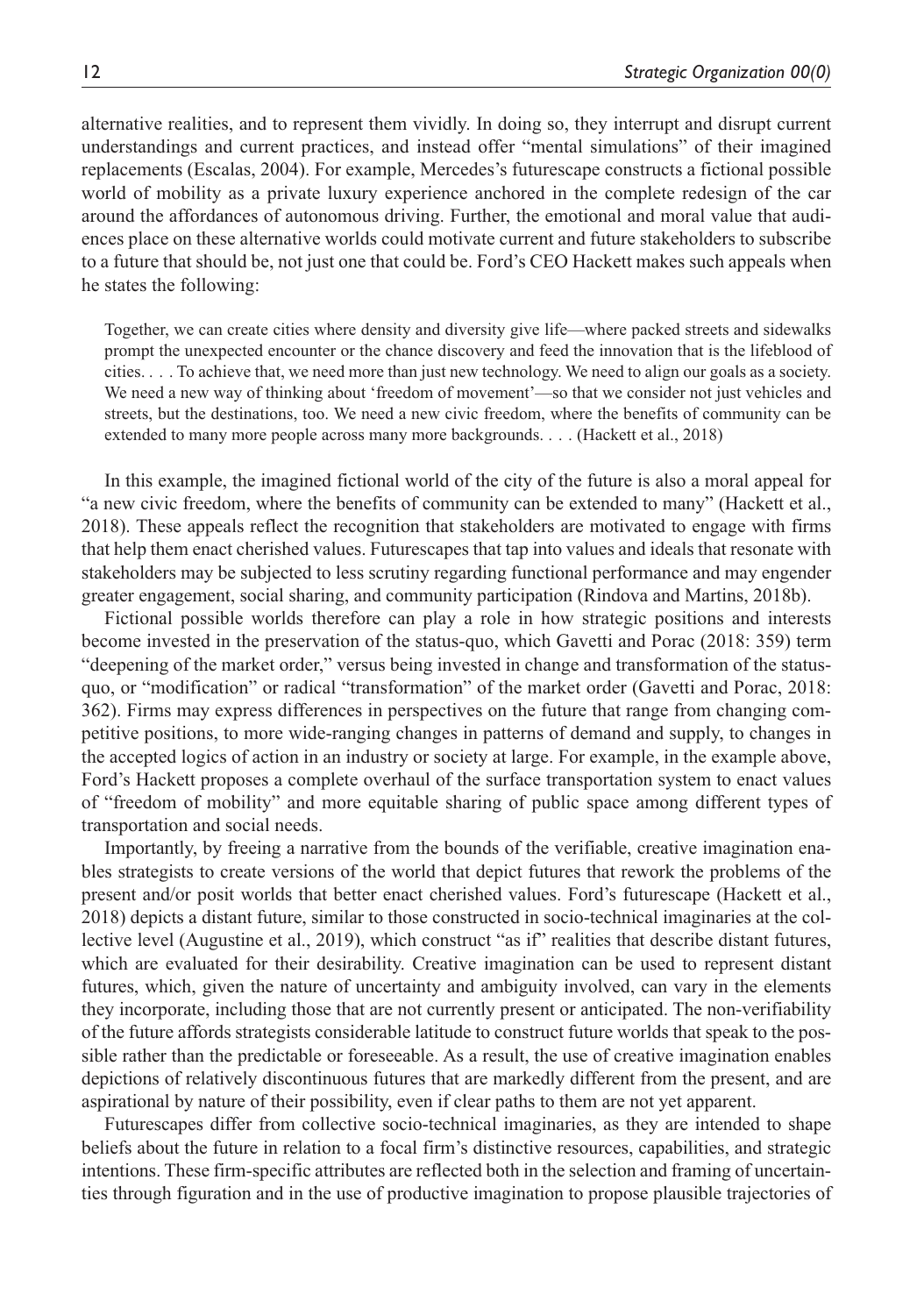development. Further, although the fictional aspects in a firm's futurescapes are freed from the constraints of the verifiable, the figuration demands for narrative coherence anchor creative imagination to the expression of productive imagination and the autobiographical knowledge it conveys. Thus, productive and creative imagination are put to work hand in hand, and balance the desirability of the ideal and imagined, and the plausibility a firm's future trajectory of action. We elaborate on the resolution of this tension next.

#### *Futurescape persuasiveness: plausibility and desirability*

Firms use narratives for prospective persuasion, meaning that they design strategic representations of the future to persuade audiences, in a bid to shape the future in ways that are advantageous to themselves. Furthermore, they do so in the context of other firms—current competitors, new entrants, or customers and suppliers—potentially seeking to do the same. Advantage in this context is reflected in the extent to which these strategic narratives stimulate support and legitimation from key resource providers for the preferred version of the world constructed in firm futurescapes (Dalpiaz et al., 2016; Garud et al., 2014; Suddaby et al., 2019) based on the future potential articulated within them (Dalpiaz and Di Stefano, 2018). The persuasiveness of the version of the future a firm advances in its futurescape can help the firm shape its environment by influencing the future direction of its industry and/or its exchange network (Cattani et al., 2018). Given that the future is unknown and non-existent, the persuasive potential of a futurescape depends on how well the version of the future world resonates with strategic audiences.

In the previous section, we discussed the differential uses of productive and creative imagination. Productive imagination is used to create futurescapes that are continuous and projectable through the extension of current knowledge. Creative imagination is used to construct fictional worlds that alter what audiences imagine and view as possible. Creative imagination is used to construct discontinuous and transformative futurescapes. Futurescapes, therefore, differ in the extent to which they present continuous or discontinuous, cognitively near or distant futures.

The figurations of the elements derived from productive imagination in a futurescape are focused on continuity, address uncertainty, and emphasize the *plausibility* of the version of the world presented, particularly in relation to the firm's potentiality to enact the proposed version of the world. They are focused on continuous change that is congruous with the current market order and consistent with existing mental models, thereby making salient to audiences evaluation criteria that prioritize plausibility. Given their focus on the productive potential of the firm, these elements project near futures, conceptualized along the lines suggested by Augustine et al. (2019) as cognitively proximal, concerned with uncertainty, and evaluated from the perspective of the status-quo. This type of figuration is illustrated in a 2017 speech at CES by Eui-Sun Chung, Executive Vice Chairman, Hyundai Motor Company, and Michael O'Brien, Vice President of Product, Corporate and Digital Planning, Hyundai Motor America. Articulating a near future, the futurescape emphasizes that, by anticipating a "connected era" of mobility, Hyundai is "continuing to develop technologies that elevate the driving experience," such as "self-driving technologies that can be commercialized in mass production cars," and claims that it is "very confident" that its version of "freedom in mobility may become a reality much sooner than everyone expects" (Chung and O'Brien, 2017).

The figurations of elements derived from creative imagination in a futurescape are focused on articulating cognitively distant futures, which represent significant departures from the statusquo and are characterized by ambiguity (Augustine et al., 2019). As in the case of social imaginaries about the distant future, the figuration of elements derived from creative imagination appeals to audiences through their incorporation of aspirations, values, and ideals (Augustine et al., 2019). As such, these elements figurate possibilities within the ambiguities of the distant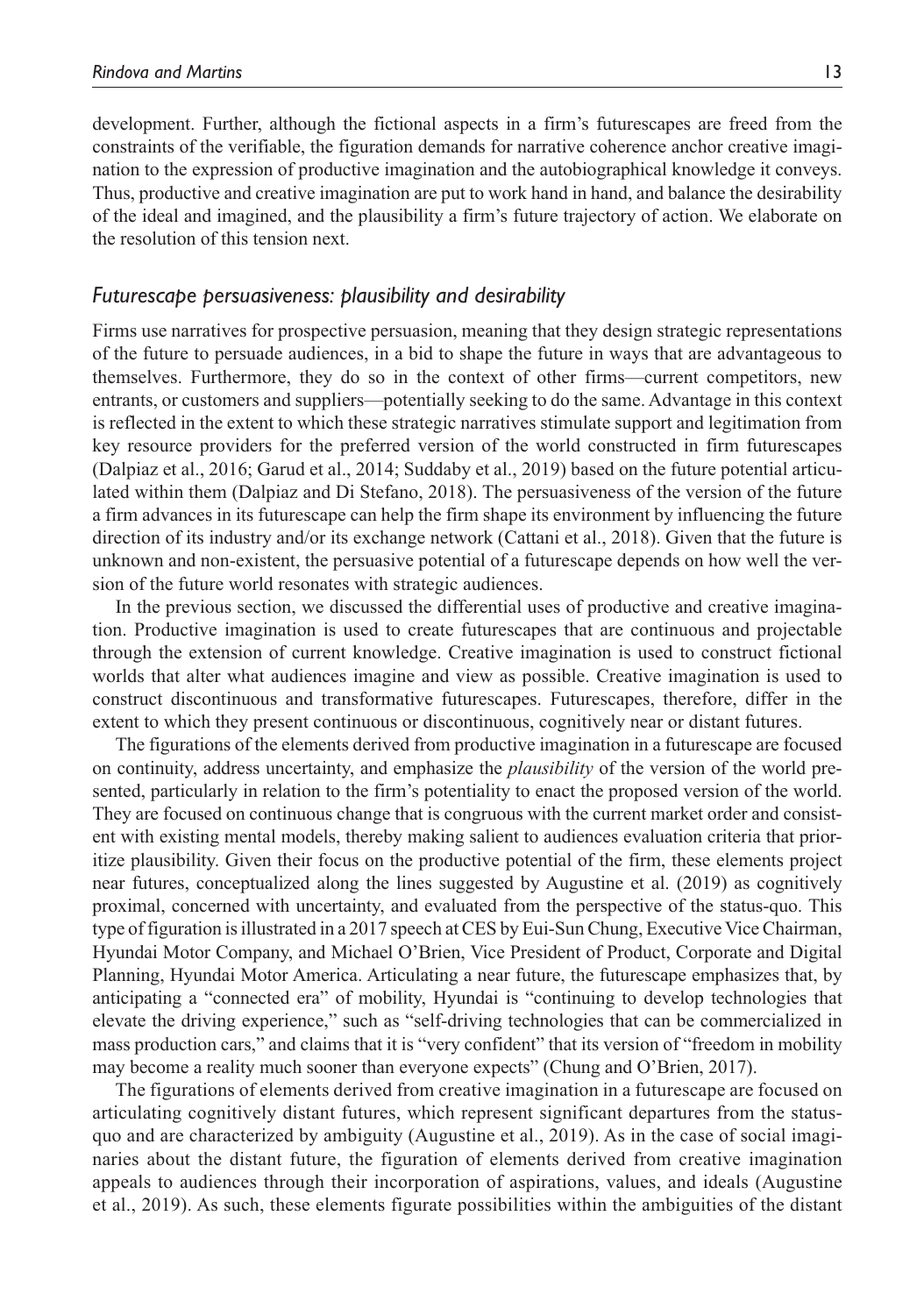future, and emphasize the *desirability* of the version of the world presented. They are focused on transformation and discontinuities, and owe their persuasiveness to articulating versions of the future that represent what could be or what ought to be. As such, they make salient to audiences evaluation criteria that prioritize desirable values and ideals. The fictional narrative elements they involve enable firms to emphasize the desirability of their preferred version of the world, as in the example of Mercedes's futurescape (Zetsche, 2015) reframing car ownership as a luxurious private "third space." They may also emphasize the desirability of a transformed market order that could be created with the participation of others, through entirely new players, relationships, or systems, as exemplified in Ford's futurescape (Hackett et al., 2018).

*The tension between plausibility and desirability.* The persuasive effectiveness of a futurescape depends on how it conveys both plausibility and desirability. However, to the degree that figurations anchored in productive imagination speak to plausibility and those anchored in creative imagination speak to desirability, accomplishing both persuasive outcomes may be difficult. Research finds that individuals attend to the distance between a fictional world and reality, which suggests a tension between the factual and fictional in a narrative (Gerrig, 1993). For example, Weisberg and Goodstein (2009: 71) note that,

[f]ictional worlds that are more similar to the real world, or closer in possibility space, should by definition contain more facts that are true of the real world. Fictional worlds that are more distant in possibility space should contain fewer facts.

The implications of these ideas are that greater use of productive imagination is likely to generate a degree of incongruity with a highly fictional, cognitively distant possible world. The more fictional the version of the future world, the more ambiguous it is, and the more difficult it is going to be for audiences to believe knowledge claims made through the use of productive imagination. Thus, as the extent of the fictional in a futurescape increases, claims based on productive imagination about how the firm's current knowledge will continue to create value in a future world are harder to make, and if made, audiences are likely to discount them. Conversely, the more a firm emphasizes a future based primarily on its productive imagination, the more constrained it is likely to be in employing creative imagination to enhance the desirability of its futurescape.

Thus, while both plausibility and desirability are important to the persuasive effects of a strategic narrative about the future, the use of productive imagination constrains the imaginative capacity of the possible world based on creative imagination, whereas the use of creative imagination constrains the articulation of credible autobiographical knowledge about the firm based on productive imagination. In the next section, we theorize how the multiplicity of narrative temporalities theorized by Ricœur (1980) provides narrative means for addressing this tension.

# *Temporal reorganization: reconciling the tension between plausibility and desirability*

A key contribution of Ricœur's (1980, 1983, 1984) narrative theory is the multiple forms of temporality he articulated. We see this multiplicity of narrative temporalities as important narrative means for addressing the tension between plausibility and desirability. A full treatment of Ricœur's conception of temporality is outside the scope of this article, but for the purposes of our discussion, we highlight his arguments that narratives enable actors to agentically construct multiple and flexible relationships between the past, present, and future.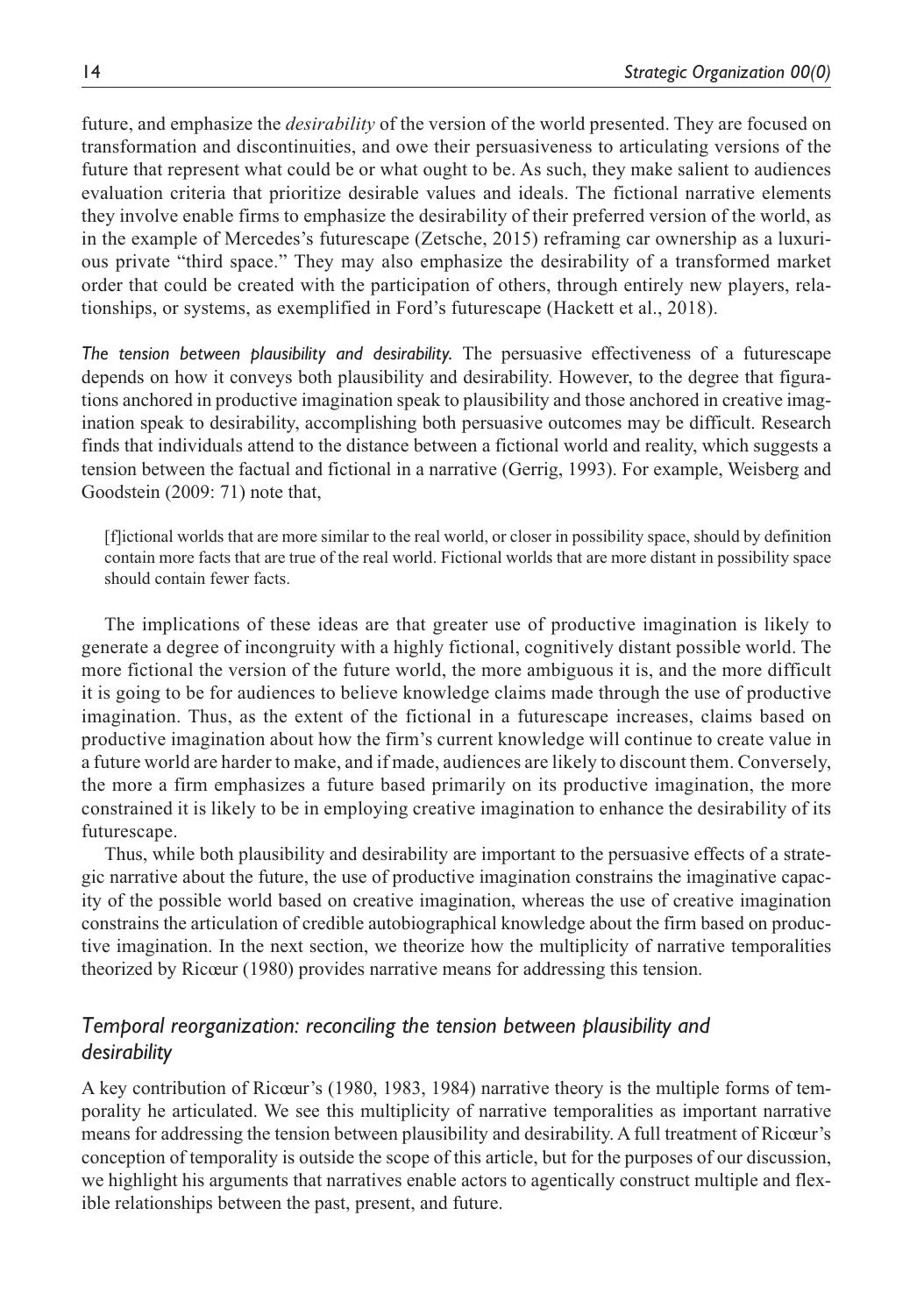We refer to the agentic construction of a particular temporal structure in a futurescape as *temporal reorganization*. We argue that temporal reorganization requires stepping conceptually out of "objective time" (Reinecke and Ansari, 2015) and defining one's own perspective on time. Our view of temporal reorganization as constructing temporal structures for persuasive purposes departs from the view of temporal structures in organizational research as emerging from repetitive, recurring interactions (Orlikowski and Yates, 2002; Turner and Rindova, 2018) or settled cultural frameworks (Reinecke and Ansari, 2015). Instead, we theorize temporal structures as discursive objects of reframing and collective negotiation (Phillips et al., 2004).

We propose that the reorganization of time in narratives can be used to influence the construal of continuity and discontinuity, and therefore the cognitive distance of the future world represented in a futurescape. We further argue that reorganizing of actual time into different temporal structures expands a firm's agentic capacity by narratively shaping how audiences perceive the relationships between the past, present, and future. Such shifts in audiences' temporal sensemaking (Ravasi et al., 2019) are likely to affect their understanding and evaluation of firms' future-oriented versions of the world and their strategies. Temporal reorganization thus affords firms a mechanism for shifting beliefs about the feasibility and value of future actions, which has significant implications for what stakeholders may be willing to accept, support, and contribute to.

In our view, different temporal structures can alter the perceived desirability and plausibility of different combinations of productive and creative imaginative thought. We discussed the use of historicality earlier when we discussed the use of history to construct autobiographical knowledge through productive imagination. Here we theorize the use of two other temporal structures that build on Ricœur's (1984) ideas: *dechronologization*, which redefines the relationships among past, present, and future by abolishing the linearity of objective time, and *deep temporality*, which emphasizes the inherent continuity and unity of past, present, and future. We argue that dechronologization can enhance the desirability of continuous, near futures, whereas deep temporality can enhance the plausibility of discontinuous, distant futures, which are represented in firms' futurescapes.

*Dechronologization.* Dechronologization enables actors to step outside the linear logic of chronology and objective time, and instead, to emphasize different temporal horizons and relationships between the past, present, and future. Through dechronologization, firms can in essence change the relationships between the past, present, and future (e.g. compressing time through statements such as "the future is now" or reordering time through statements like "we have been operating in the future for some time now"). For example, Hyundai's futurescape (Chung and O'Brien, 2017) positions the firm as a technology leader with foresight about key trends enabling it to make investments accordingly and positions itself to define the near future. To justify this claim, the firm's futurescape uses time compression, by (a) highlighting its short history ("Founded in 1967, Hyundai Motor Company has accomplished a lot, considering it is a relatively young company within the automotive industry") and (b) "deleting" the separation between the future and the present by pointing to current investments that have brought the future within reach. As Hyundai states, "Anticipating this connected era [Hyundai] is directing investment and resources to develop the hyper connected intelligent car" (Chung and O'Brien, 2017).

Hyundai's example illustrates how reorganizing time in this way is "at once 'revelatory' and 'transformative'" (Taylor, 1991: 180). Hyundai's futurescape is revelatory in the sense that it explicates how Hyundai is addressing the uncertainty of the future by focusing on technological uncertainty, and extending its knowledge along a particular trajectory of development. The future is presented in familiar technical terms, which allows Hyundai to claim an advanced position along the multiple current technological trajectories that are expected to converge in a near future. The compressed time temporal structure is transformative in that it increases the desirability of this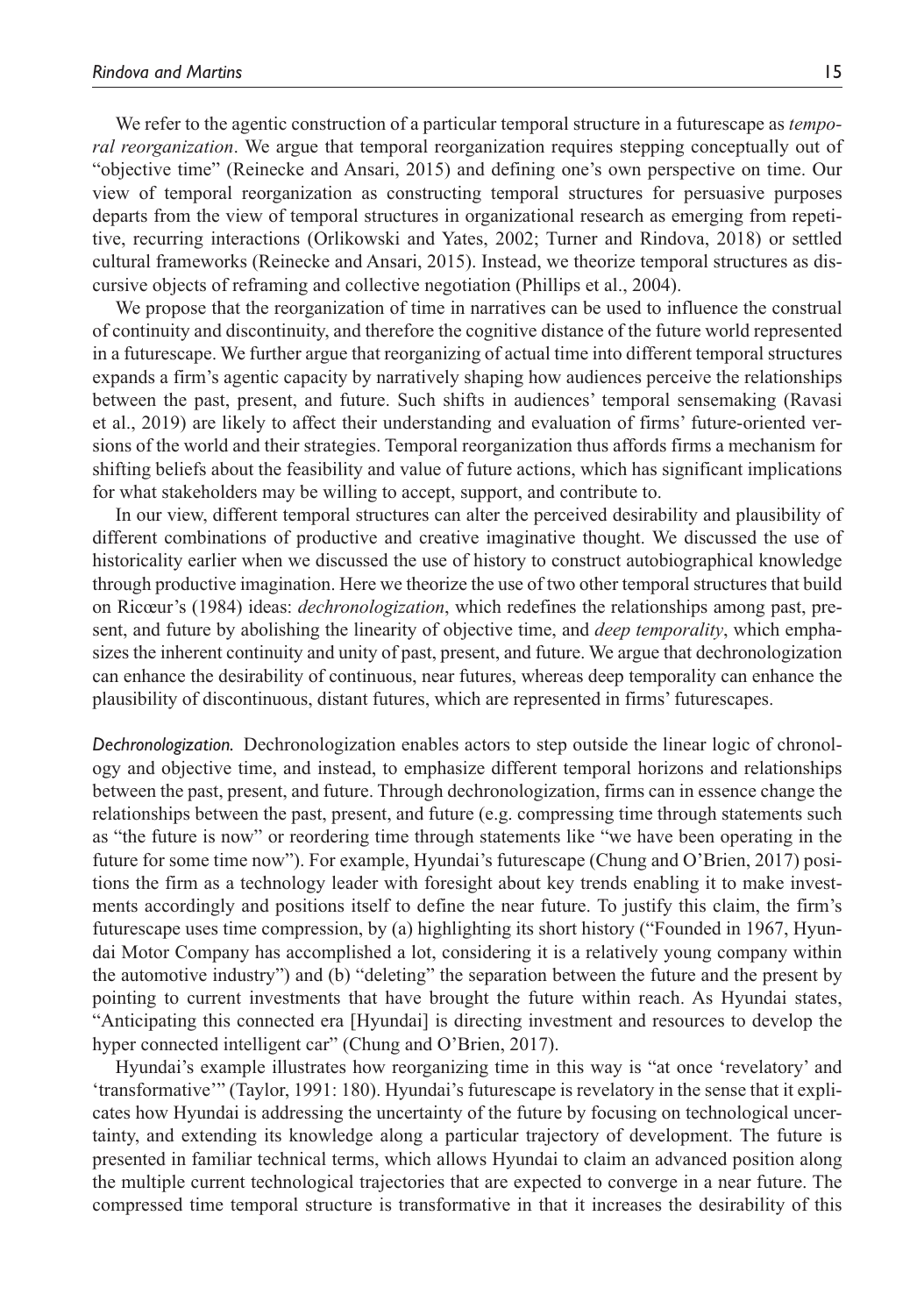version of the future world it is promoting, as it makes it appear less a part of an uncertain future, and more a part of an improved "long present" (Bansal et al., 2019). The focus on the present engages aspects of agency based in pragmatic-evaluative cognitive processes (Rindova and Martins, 2018a). Hyundai's futurescape is positioned as continuous, and with a strong emphasis on accomplishment and feasibility. The key accomplished artifact—the Hyundai autonomous Ioniq concept car—"looks and performs like the production [Ioniq] car," and therefore simply "a great looking sedan" that is "a normal car, not a science project" (Chung and O'Brien, 2017). The familiarity and almost reality of this future are the basis of its desirability defined in terms of extending and deepening the status-quo (Gavetti and Porac, 2018).

*Deep temporality.* Another type of temporal structure that can be used to reorganize time is deep temporality, which, we propose, can be employed to enhance the perceived plausibility of discontinuous, distant futures. Firms can construct deep temporality structures by finding and highlighting continuity within activities and events in the past, present, and future, that, although may be apparently different, are similar or related in terms of their deep structures (see Sewell, 1992, for a discussion of deep structures). For example, in its futurescape, Mercedes evokes unity and continuity between the past and the present when it connects its early investments in autonomous driving technologies to its pioneering status in the industry as "the inventor of the automobile" (Zetsche, 2015). Further, it creates continuity between its present and future by redefining the notion of luxury in a future defined by population growth and "crowdedness," as cars that serve as "exclusive cocoons on wheels" that provide "private space and quality time," the value of which is further hyperbolized as "the single most important luxury goods of the 21st-century."

Mercedes's F015 "Luxury in Motion" concept car demonstrates the new utilities that will be generated by completely reimagining and redesigning the car—by borrowing from the form factor and utility of the horse-driven carriage: A place where "we'll actively want to, and enjoy, hanging out," wherein "passengers sit face to face. People have time for conversations, to read newspaper or to catch up on lost sleep" (Zetsche, 2015). In harkening back to horse-drawn carriages, the firm's futurescape notes that "back in the day, the smart horse was able to smell the barn and take its owner home safely and autonomously" and projects that the imagined Mercedes car of the future will do the same. Thus, in a surprising narrative twist, this artifact from the future is related to horse-driven carriages and the 1893 Benz motor wagon. The unity of time is explicitly underscored in hyperbolic statements, such as the following: "I admit, we first had this idea back in 1893 with the Benz motor wagon. So we are now going back to the future" (Zetsche, 2015).

As this example illustrates, firms can use temporal reorganization directed toward deep temporality in their narratives by identifying multiple temporal overlaps emphasizing the unity of the past, present, and future in the versions of the world they represent in their futurescapes. Based on the nature of the reorganization of time it enables, we propose that deep temporality can be employed to enhance the perceived plausibility of more discontinuous or distant versions of future worlds. The continuity enabled by deep temporality facilitates the incorporation of new values and ideals emphasized in representations of distant futures with the firm's past and present status and accomplishments, thereby implying the firm's agency in creating the envisioned desirable future.

# **Discussion and research implications**

Despite the centrality of future thinking to strategy making, strategy and organizational research has developed few systematic theoretical frameworks that address the processes and mechanisms through which firms engage with and shape the future. Much of the work on the topic has focused on the unpredictability of the future and the cognitive and organizational processes through which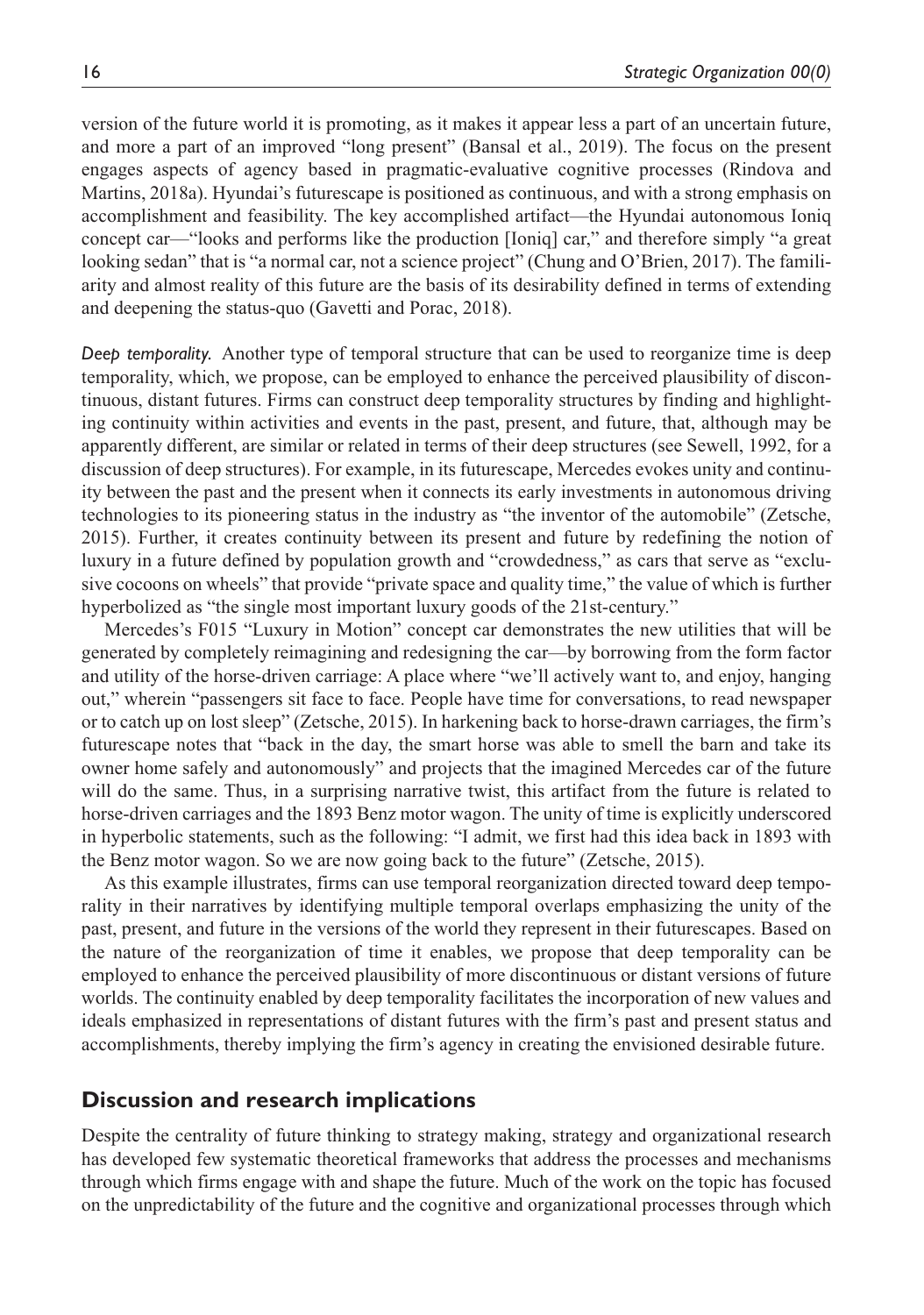firms anticipate and prepare for the future (Schwartz, 2012; Tsoukas and Shepherd, 2004). Less attention has been given to how organizations shape the future by creating what Beckert (2016: 61) characterized as largely "fictional expectations." Recent research on socio-technical imaginaries has brought into focus the use of discursive processes through which social collectives construct imaginary, "as if" realities that address questions of not only what *could* happen in the future but also what *should* happen. Such imaginaries however are understood as encapsulating "knowledge in the form of ideals based on fiction and fantasy rather than practical experience or analytic knowledge," and as operating at the collective level, enabling "many people to coalesce around a shared distant future, even in the absence of action towards it" (Augustine et al., 2019: 1954). Missing from the literature are theoretical frameworks that address how firms construct imaginative visions of the future as a part of competitive maneuvering toward superior positions in disrupted and changing market orders. In particular, no research that we are aware of has considered how they navigate the tension between the pragmatic knowledge required to navigate various uncertainties about the future (Moeen et al., 2020), and the ideals, fiction, and fantasy that are the hallmark of the desirable futures that social imaginaries project.

To address this gap, in this article, we argued that firms seek to shape the future by designing strategic narratives that combine productive and creative imagination in constructing plausible and desirable future worlds that we term "futurescapes." We drew on Ricœur's (1980, 1983, 1984, 1991) narrative theory to theorize how firms design persuasive representations of plausible and desirable future worlds that favor the focal firm. We theorize three mechanisms that underlie such persuasive strategic narratives: (a) selective figuration of heterogenous elements to represent multiple aspects of firms' strategies in a coherent fashion; (b) use of productive and creative imaginative thought to endow futurescapes with plausibility *and* desirability; and (c) use of temporal reorganization to align productive and creative imaginative inputs and reduce the tension between plausibility and desirability. We theorize the role of productive imaginative thought—which articulates prospective applications of firms' current knowledge—as endowing futurescapes with plausibility and representing continuous, near futures. We theorize creative imaginative thought as being used to construct fictional possible worlds, endowing futurescapes with desirability and representing discontinuous, cognitively distant futures. Further, we recognize the tension between the plausibility of near futures projected through use of the factual and the desirability of distant futures projected through the use of the fictional. In a departure from prior research that has emphasized that near and distant futures involve fundamentally different processes (Augustine et al., 2019; Nadkarni and Chen, 2014), we theorize how temporal reorganization may alter the cognitive distance associated with the two, blurring the sharp contrast between the near and the distant.

The theoretical framework we propose contributes to three main areas of research: First, we extend research on the use of narratives in future-oriented strategy making (Ravasi et al., 2020) by theorizing firms' efforts to narratively shape the future through the construction of future worlds. Second, the notion of narrative shaping through the design of futurescapes we propose contributes to research on strategy under uncertainty. Third, we contribute to research on temporality in strategy making by drawing on Ricœur's multiple temporalities to theorize how firms can use different temporal structures to construct different perspectives on the future, as relevant to their firm-specific futurescapes. Below we discuss the implications of our ideas for future research in each of these areas.

# *Narratives in future-oriented strategy making*

By virtue of its ontological non-existence, the future is primarily a cognitive, and secondarily a communicative and discursive construction. One important line of distinction in research on futureoriented thinking therefore is whether researchers focus on prospective cognition, which refers to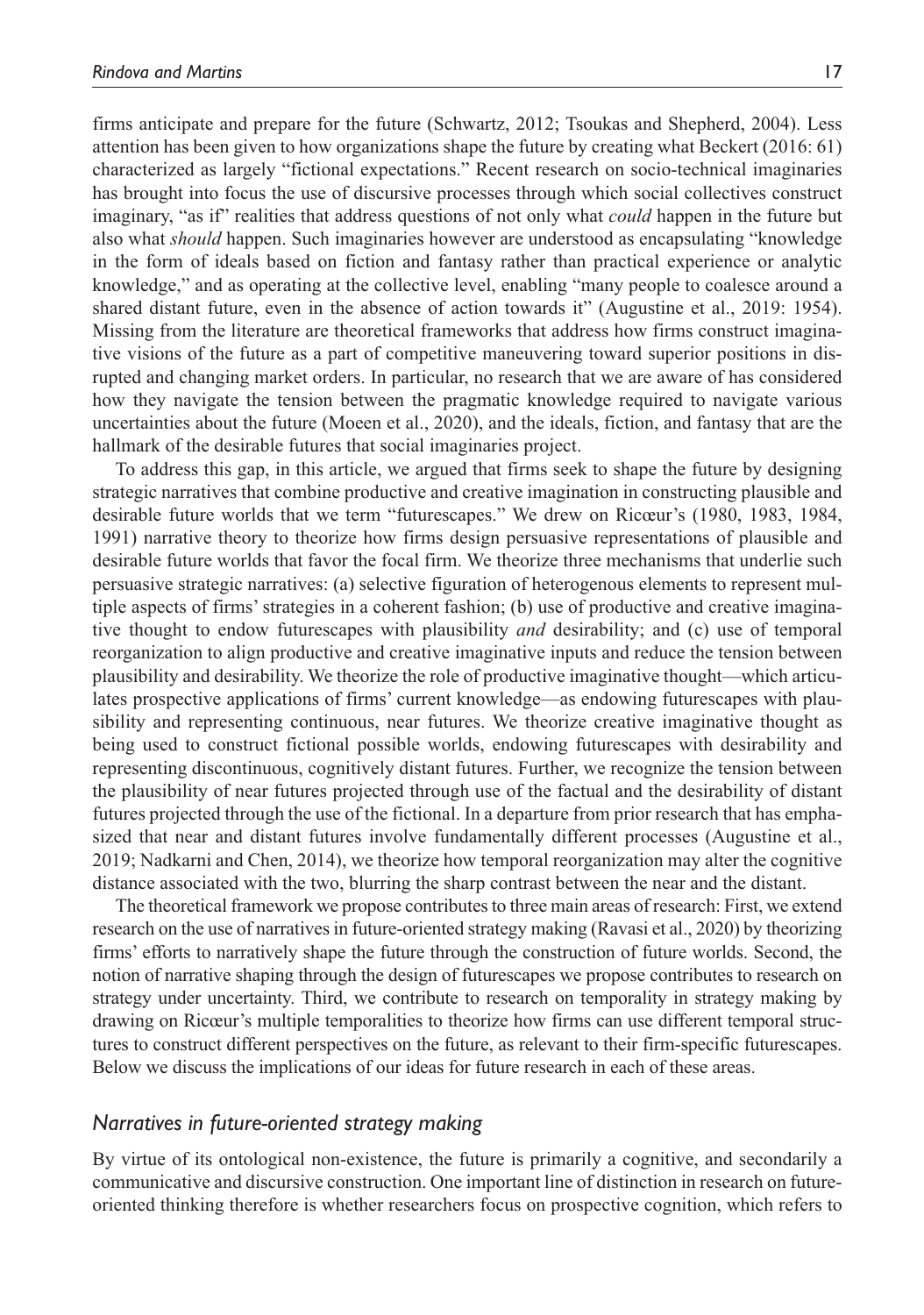how people think about the future (Szpunar et al., 2014), or on prospective persuasion, which refers to discursive processes for representing and communicating about the future (Augustine et al., 2019; Dalpiaz and Di Stefano, 2018). Organizational research on prospective cognition has developed under the broad umbrella of prospective sensemaking, defined as the cognitive process that "underlies all activities associated with planning and initiating change in organizations" (Stigliani and Ravasi, 2012: 1233; also see Weick et al., 2005). The discursive view has built primarily on sociological research on projective agency (Dalpiaz et al., 2016; Emirbayer and Mische, 1998; Mische, 2014), which has emphasized the importance of "symbolic recomposition" (Emirbayer and Mische, 1998: 988) as a process for creating new frames and meanings. In addition, both the cognitive and the discursive views have contributed to the broader work on temporality and temporal work, with a significant body of work focusing on how individuals and organizations draw on their history as a knowledge base and a rhetorical resource to develop and legitimate new strategies (Ravasi et al., 2019; Suddaby et al., 2010, 2019).

Advancing research on future thinking in strategy making requires that we consider both the differences between cognitive and discursive prospective processes, and the connections among them. Key differences between the two sets of processes have been associated with different levels of analysis—individual and organizational in the former (Weick et al., 2005) and collective and societal level in the latter (Augustine et al., 2019; Mische, 2014). These differences reflect the different theoretical bases that these bodies of work have drawn on. To understand the role of futureoriented thinking in strategy making, however, future research would need to examine the processes through which the two become intertwined or decoupled, as well as their independent and joint effects on firms' future-oriented strategies. Linking prospective cognition to prospective persuasion is particularly important in strategy research, as narratives disseminate cognition across space and time (Cattani et al., 2018), thereby conveying strategists' visions to multiple and diverse audiences outside organizational boundaries. Narratives can influence these audiences' beliefs about strategists' imagined futures, mobilize them in favor of some futures and against others, and consequently lay the foundation for future competitive and cooperative interactions.

Our framework contributes primarily to the discursive approaches to future thinking in strategy making. First, we extend this line of research by specifying the narrative principles through which strategic narratives about the future are designed to represent the complexity of firm strategies, and establish the prospective value of firm knowledge in the enactment of possible future worlds. We theorize how narrative configuration could be put in service of communicating the complexity of a firm's future-oriented strategic choices by creatively synthesizing heterogenous elements into a coherent whole. Further, by theorizing the distinctive roles of productive and imaginative thought, we explain how firms can simultaneously provide factual content and veer into imaginative terrains that push the boundaries of current thinking in markets.

Second, a fundamental insight of our theoretical framework is that firms can use strategic narratives about the future to blend the real—what they are currently doing and investing in—and the imaginary—what they would like audiences to imagine and believe to be possible. In challenging the sharp contrast between the two that has been established in prior work, our framework poses a set of new research questions about how the factual and the fictive can be effectively combined in strategic contexts. Future research on the topic will benefit from building on the literary theory that has argued that blending the real and the imaginary is the distinctive role of fiction (Iser, 1993). Iser (1993), for example, notes that "the act of fictionalizing . . . leads the real to the imaginary, and the imaginary to the real, and thus, conditions the extent to which a given world is to be transcoded, [and] a non-given world is to be conceived . . ." This argument is consistent with our core thesis that narratives about the future may play an important role in enabling shifts in the beliefs and mental models of market actors. Such shifts in audiences' temporal sensemaking are likely to affect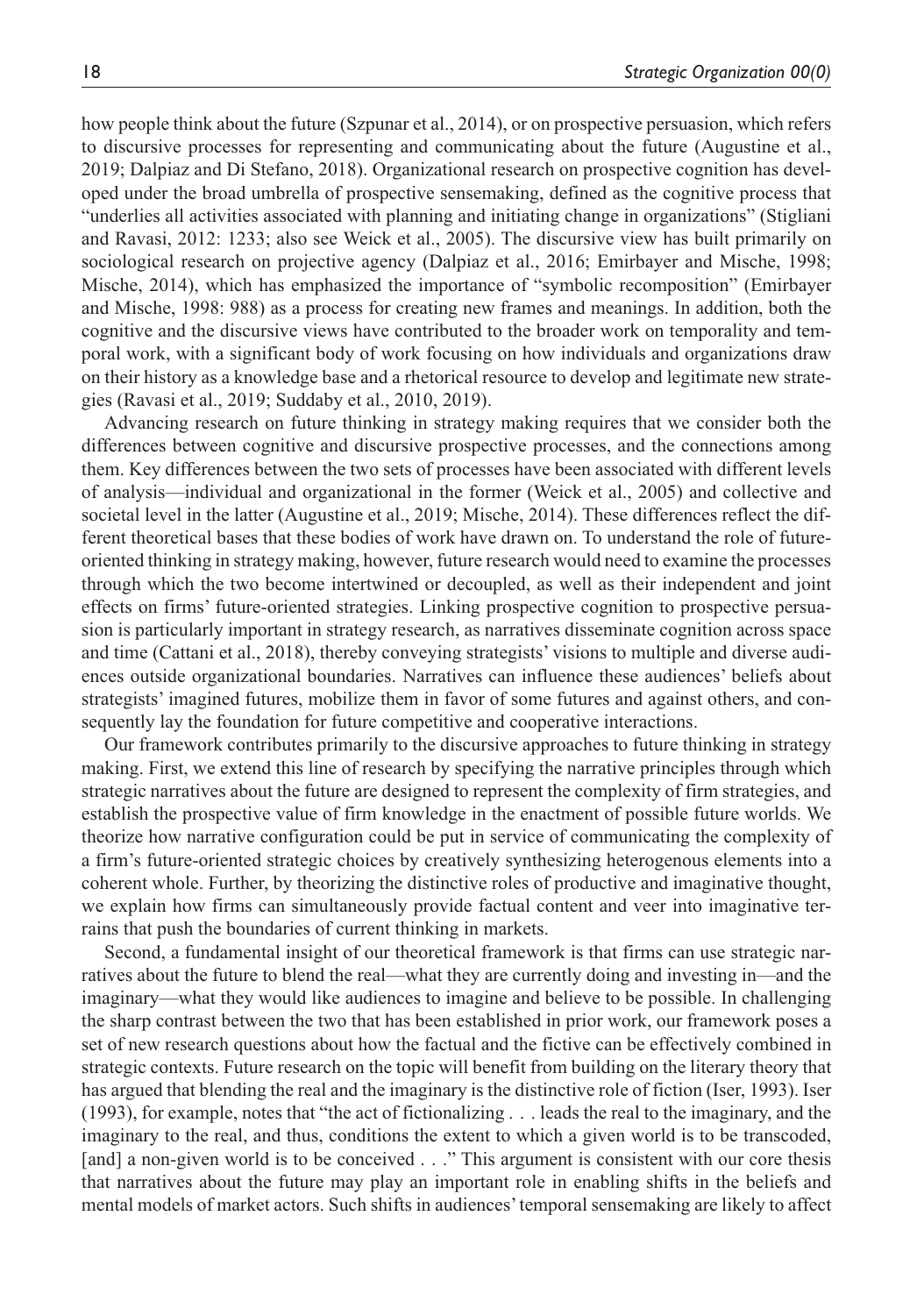their understanding and evaluation of firms' future-oriented versions of the world and strategies. Another implication of these ideas for future research is that whereas much of the research on communications emphasizes their intensity and veracity as the basis of persuasive influence, we draw attention to the importance of fictional engagement and transportation (Green and Donahue, 2009), which can inspire, promote reflection, lead stakeholders to take sides, and have other effects that are critical to mobilizing action and promoting market-level change (Rindova et al., 2004; Weber et al., 2008). More generally, we see the development of substantive understandings of the use of the fictive in firms' communications as critical to understanding both prospective persuasion *and* prospective sensemaking, and the development of research on the intersection of cognitive and discursive approaches to future thinking as a critical new direction for research in the area.

Third, we also identify temporal reorganization as an important mechanism for shifting beliefs about the feasibility and value of future actions. By reconfiguring the relationships between past, present, and future through different discursive temporal structures, firms may change the self-evident, and therefore taken-for-granted cognitive distance of imagined future events or outcomes. Such shifts have significant implications for what stakeholders may be willing to accept, support, and contribute to. This argument contrasts with the current view of stakeholder evaluations as based on relatively fixed market categories and well-established cultural accounts (Suchman, 1995; Zuckerman, 1999). While categories structure current market orders, imaginative narratives promoting alternative versions of reality can alter expectations, as expectations about the future are fluid, and even fictional (Beckert, 2016). To better understand the relationship between imaginative narratives and audience expectations and evaluations, research on the topic will benefit from new theoretical perspectives, such as communication as constitutive (Cornelissen et al., 2015; Ravasi et al., 2018) and values and emotions as integral to audience evaluations (Pollock et al., 2019).

#### *Narrative shaping and strategy under uncertainty*

Central to the view of narratives as designed artifacts for prospective persuasion is that they may play a role in the strategies through which firms can shape the environments in which they compete. Our concept of narrative shaping extends research on strategy making under uncertainty, suggesting that firms may resolve uncertainty not only through the generation of rational declarative knowledge but also through discursive narrative means that express ideals, values, hopes, and aspirations. Thus, in a departure from past research on strategy making under uncertainty, which has emphasized how firms seek to increase their information and knowledge (Moeen et al., 2020), we theorize how firms seek to generate new meanings and, through them, redefine current beliefs and interpretations through often fictive representations of possible and desirable futures.

Much of current thinking about future-oriented strategy making emphasizes the importance of scenarios and scenario planning as means to developing structured foresight (Schwartz, 2012; Slawinski and Bansal, 2015), enabling leaders to imagine multiple alternative futures, thereby expanding the range of options they would consider. Scenarios, however, are built around careful tracking of trends and canvasing of multiple interacting uncertainties. Narratives increase their vividness, but the narratives are employed to illustrate alternative futures deduced through information gathering and trend analysis.

Our framework suggests a view of narratives as means to not only imagine alternative futures but also shape the direction of future developments. Specifically, we argue that narrative shaping provides a mechanism for changing what audiences can imagine, and might be willing to accept and support. To the degree that audience beliefs and expectations are considered the basis on which opportunity creation rests (Alvarez and Barney, 2010; Dalpiaz et al., 2016), the ability to narratively shape and stretch such beliefs is an important mechanism in market creation and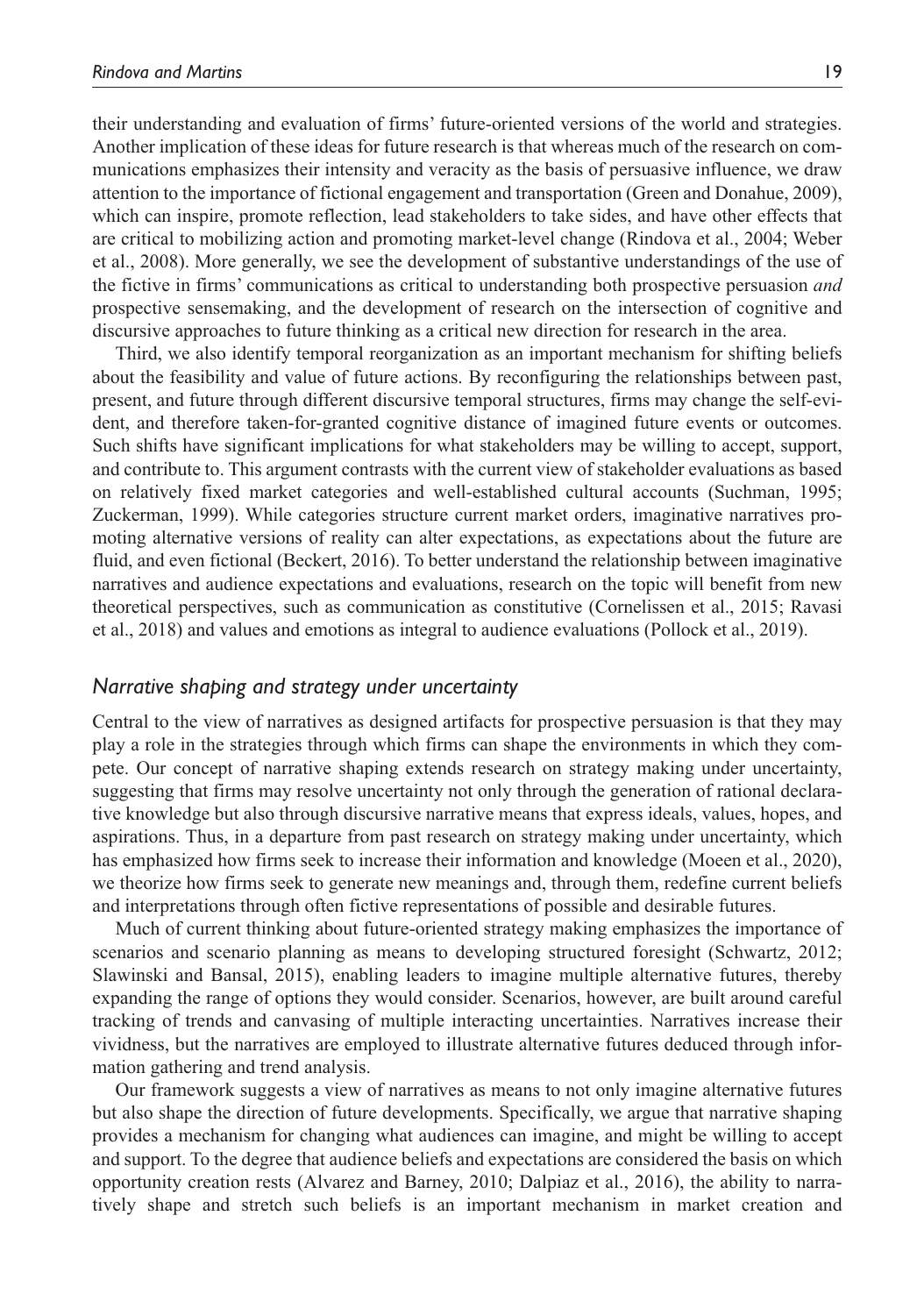transformation. Our ideas provide a springboard for future research on the use of narratives to not only legitimate new strategies and technologies but also lay down a socio-cognitive foundation for a market's anticipation and acceptance of strategic and technological innovations. Our arguments suggest that rather than using narratives to legitimate change by showing how intended changes fit with established cultural accounts (Garud et al., 2014), narratives could serve to disrupt, replace, and rewrite such accounts. This new direction for research on narratives can help strategy researchers understand when and how communications—which are often viewed as "cheap talk"—can lead the market by creating opportunity spaces based on desires, hopes, and aspirations, that firms' subsequent product launches come to fulfill.

One provocative question for future research on the role of future-oriented narratives in markets is to better understand whether inspiring audiences at scale is more important and consequential for the enactment of future strategies than the development of clear declarative knowledge that resolves the numerous uncertainties the future presents (Moeen et al., 2020; Rindova and Courtney, 2020). Elon Musk's bold strategies for space exploration and sustainable transportation can be seen as experiments of relevance to addressing this question. For example, SpaceX was conceived as an imagined alternative for the future, represented in a vivid narrative, which Elon Musk shared at SXSW in 2013. As Fast Company (Carr, 2013) reported,

In fact, before starting the company, Musk's initial idea was to do a philanthropic mission to the red planet by sending "a small greenhouse to the surface of Mars" with dehydrated gel seeds that would hydrate on landing. "You'd have this cool greenhouse on a red background–that'd be the money shot," Musk joked.

Although less imaginative as a conception, Tesla was also designed and launched with an inspiring vision of possibility, which was communicated to stakeholder audiences years before the concrete technological, product development and production knowledge were developed. In both cases, inspiring various stakeholder audiences has played an important role in securing access to resources for Musk's ventures, including regulatory support.

Future research should consider not only how firms' futurescapes combine productive and creative imagination to address both but also how they may balance the two over time, across multiple communication acts with different audiences, and the extent to which this is done competitively or cooperatively. Future research should also endeavor to understand the different ways in which plausibility and desirability of futurescapes may affect their shaping impact. We expect that desirability of a futurescape will be important in establishing relative advantage in a competitive process for influencing beliefs and expectations about the degree and direction of change in a given industry; plausibility is likely to be important for enlisting immediate support from audiences, which may be necessary for the success of substantive resource commitments, such as lobbying efforts or installing capacity.

Understanding how narrative shaping co-occurs with other substantive shaping efforts, such as investment in industry standards, capacity commitments, or lobbying coalitions, is another important direction for future research. Considering the intertwining of narrative shaping and substantive resource commitments to shape the direction of an industry poses further research questions about how the design of strategic narratives relates to firms' strategies under uncertainty more broadly. By outlining the contours of a desirable future that is consistent with the firm's capabilities and priorities, and by highlighting partnerships and other stakeholders they enroll to create it, a firm introduces knowledge of alternatives, of similarities and differences, and points of convergence and divergence. Further, firms competing in the same industry may do so in different ways, pointing to different objectives, belief systems, envisioning capacities, and strategic intentions. Finally, our framework underscores the importance of understanding the symbolic and moral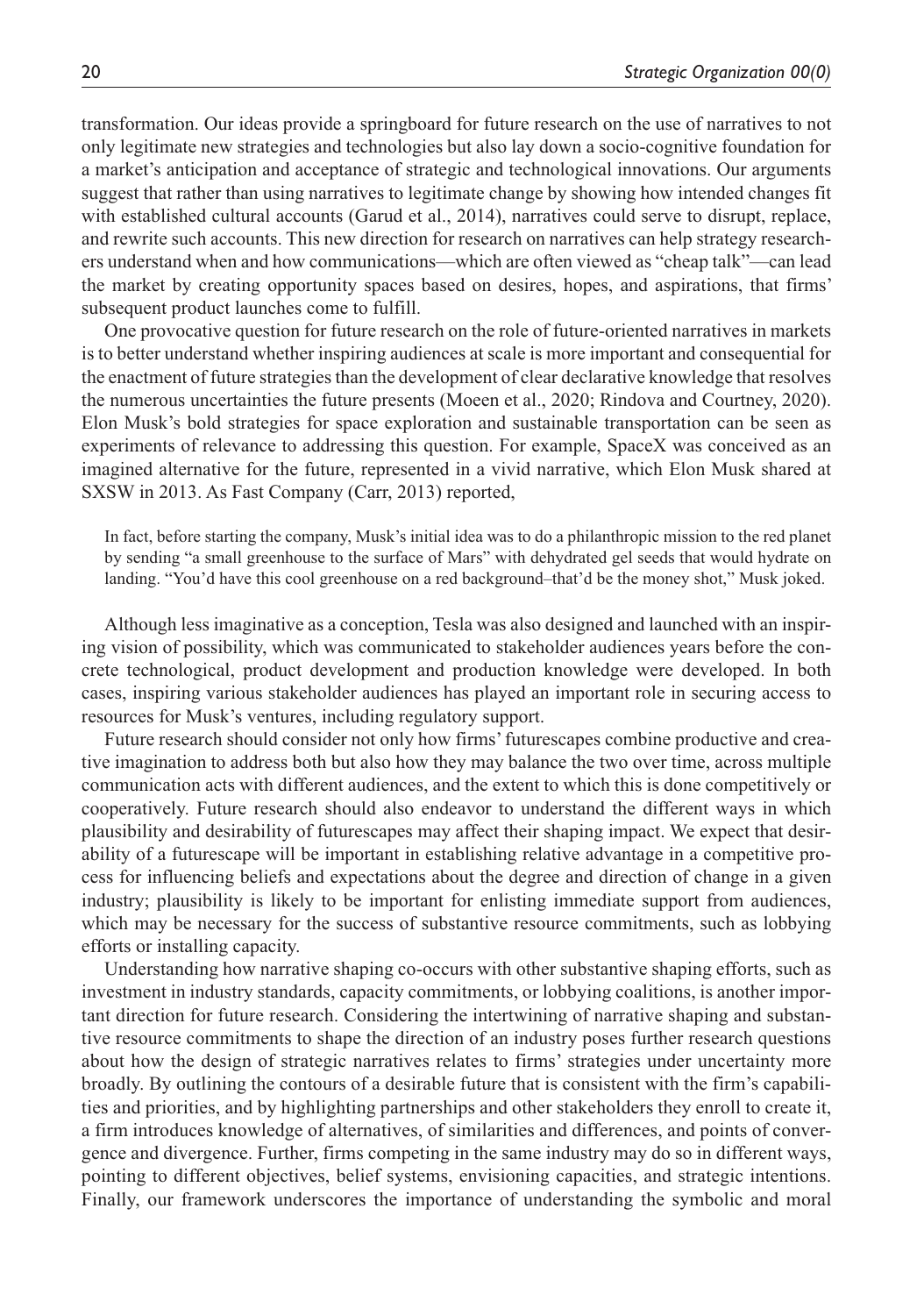aspects of shaping through framing and imaginative representations of plausible and desirable worlds. All these are important topics that await further investigation in the context of shaping uncertainty and ambiguity.

### *Temporal reorganization, multiple futures, and temporal work*

Our framework also extends extant research on temporal work in strategy making (Kaplan and Orlikowski, 2013; Suddaby et al., 2019), by articulating how firms figurate different types of futures—continuous and discontinuous, near or distant. We identify futurescapes as strategic narratives through which firms advance explicit versions of future worlds and engage in different types of temporal work to ensure their persuasive effectiveness. These ideas direct future research toward systematically investigating the prospective persuasion firms engage in, the future construals they seek to advance, and the future-oriented framings of current resource commitments they offer.

An important argument in our framework is that the futurescapes that firms construct reorganize time in different ways to give strategic narratives coherence, and in particular, to balance the persuasive appeal of near and distant versions of the future worlds they represent. Researchers have noted that temporal framing, and the reconstruction and projection of the past and present into the future have important implications for firm actions in response to both near and distant future challenges. For example, Garud et al. (2014) show how new firms use projected near futures to attract investors, and Dalpiaz and Di Stefano (2018) bring into focus how such futures motivate transformative organizational change. In the context of more distant futures, such as responses to climate change, researchers have found that firms that have a long-term focus use scenario planning more effectively to come up with more innovative and effective strategies (Slawinski and Bansal, 2015). Our framework suggests two novel directions for future research on temporality.

We argue that rather than simply using episodic or chronological time, with a focus on a sequence of events, firms can reorganize time through dechronologization (illustrated well in Hyundai's futurescape) and deep temporality (illustrated well in Mercedes's futurescape) to create complex narratives that increase desirability while at the same time communicating plausibility. In our earlier examples, Mercedes highlighted deep-structure continuities among its past, present, and future, whereas Hyundai sought to eliminate the boundary between present and future, thus seeking to increase the positive valuation of its relatively generic technology, supply-chain, product development, and partnering strategies, within this compressed time structure.

These arguments suggest that rather than taking temporal horizons as given, firms' strategic narratives can selectively emphasize near or distant futures, or elements of both. In fact, rather than focusing on a time horizon itself, temporal reorganization involves the articulation of specific continuities and discontinuities that enable firms to construct different types of temporal structures. Firms can differ in their extent of use of these narrative means and in their focus within them (to emphasize desirability or plausibility), which suggests an interesting avenue for future research to examine the resource conditions, strategic directions, and contextual features that lead firms to use these mechanisms of temporal reorganization in specific ways.

Recognizing the diversity in the ways in which firms use temporality in strategic narratives about the future implies that additional research is needed to understand what role leader beliefs and values play in the process, and when and how they engage in strategic shaping through narratives versus more well-established approaches to shaping, such as credible signals and transformative investments (Gavetti et al., 2017). In this regard, it will be important for future research to explore systematically the differences between the use of strategic narratives as self-serving selfpresentations and their use as vehicles to engage in collective action and dialogue (Mische, 2014).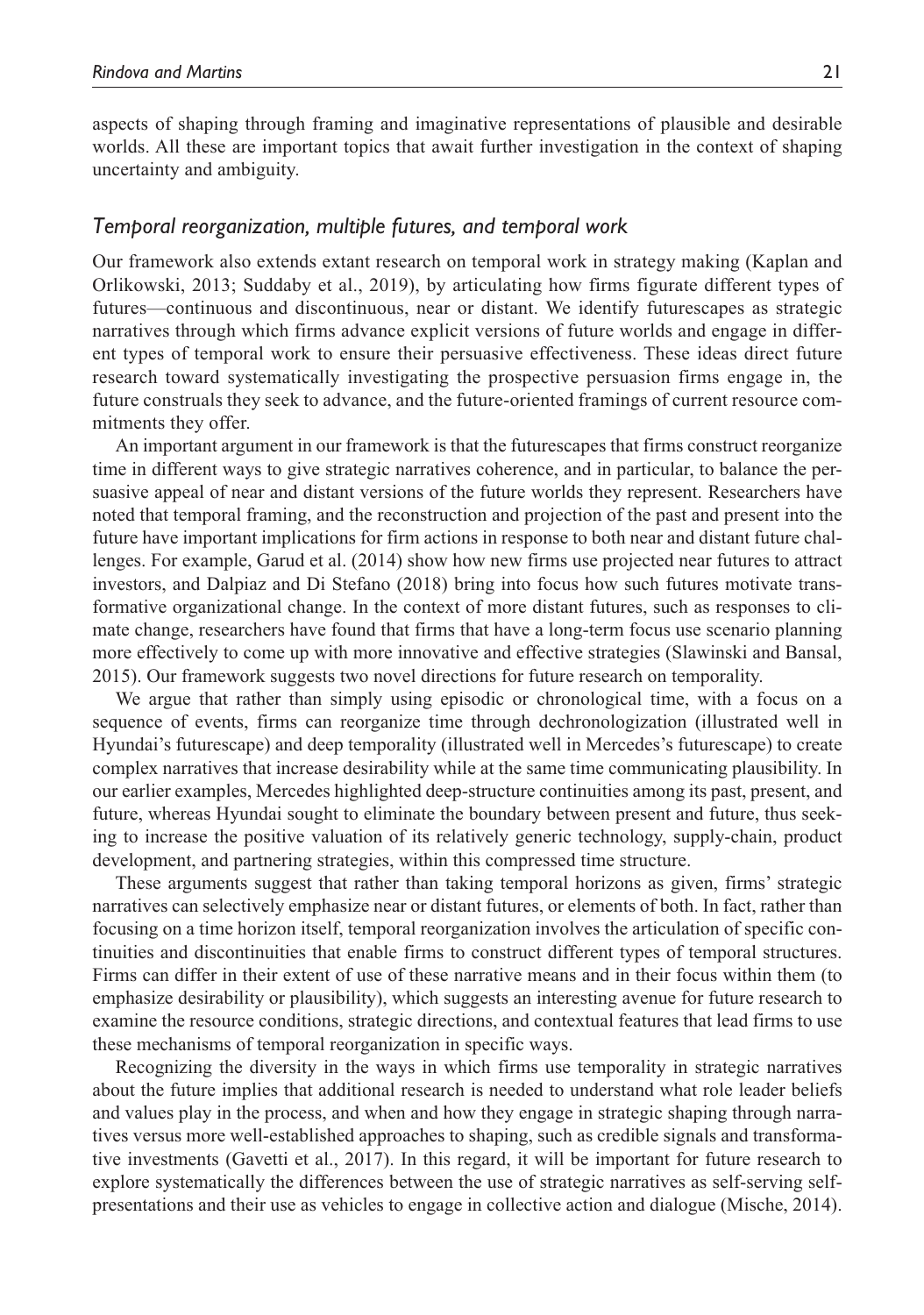### **Declaration of conflicting interests**

The author(s) declared no potential conflicts of interest with respect to the research, authorship, and/or publication of this article.

### **Funding**

The author(s) received no financial support for the research, authorship, and/or publication of this article.

# **ORCID iD**

Luis L Martins  $\blacksquare$  <https://orcid.org/0000-0002-4136-181X>

### **References**

- Alvarez SA and Barney JB (2010) Entrepreneurship and epistemology: The philosophical underpinnings of the study of entrepreneurial opportunities. *Academy of Management Annals* 4(1): 557–583.
- Augustine G, Soderstrom S, Milner D, et al. (2019) Constructing a distant future: Imaginaries in geoengineering. *Academy of Management Journal* 62(6): 1930–1960.
- Bansal P, Reinecke J, Suddaby R, et al. (2019) Special issue of Strategic Organization: Temporal work: The strategic organization of time. *Strategic Organization* 17(1): 145–149.
- Beckert J (2016) *Imagined Futures: Fictional Expectations and Capitalist Dynamics*. London: Harvard University Press.
- Brandenburger AM and Stuart HW Jr (1996) Value-based business strategy. *Journal of Economics & Management Strategy* 5(1): 5–24.
- Bruner J (1986) *Two Modes of Thought: Actual Minds, Possible Worlds*. Cambridge, MA: Harvard University Press.
- Bruner JS (1990) *Acts of Meaning*, vol. 3. Cambridge, MA: Harvard University press.
- Carr A (2013) SpaceX founder Elon Musk considered buying Russian ballistic missiles, nukes?! *Fast Company*, 9 March. Available at: [https://www.fastcompany.com/3006829/spacex-founder-elon-musk](https://www.fastcompany.com/3006829/spacex-founder-elon-musk-considered-buying-russianballistic-missiles-nukes)[considered-buying-russianballistic-missiles-nukes](https://www.fastcompany.com/3006829/spacex-founder-elon-musk-considered-buying-russianballistic-missiles-nukes) (accessed 20 January 2021).
- Carr D, Taylor C and Ricoeur P (1991) Discussion: Ricoeur on narrative. In: Wood D (ed.) *On Paul Ricoeur: Narrative and Interpretation*. London: Routledge, pp. 160–187.
- Castoriadis C (1987 [1975]) *The Imaginary Institution of Society* (trans. Kathleen Blamey). Cambridge, MA: MIT Press.
- Cattani G, Sands D, Porac J, et al. (2018) Competitive sensemaking in value creation and capture. *Strategy Science* 3(4): 632–657.
- Chung E-S and O'Brien M (2017) *Hyundai Mobility Vision CES 2017*. 4 January. Las Vegas, NV. Available at: <https://www.youtube.com/watch?v=QQI19rRaFrU> (accessed 20 January 2021).
- Cornelissen JP, Durand R, Fiss PC, et al. (2015) Putting communication front and center in institutional theory and analysis. *Academy of Management Review* 40(1): 10–27.
- Costanzo LA and MacKay RB (2008) *Handbook of Research on Strategy and Foresight*. Cheltenham: Edward Elgar.
- Dalpiaz E and Di Stefano G (2018) A universe of stories: Mobilizing narrative practices during transformative change. *Strategic Management Journal* 39(3): 664–696.
- Dalpiaz E, Rindova V and Ravasi D (2016) Combining logics to transform organizational agency: Blending industry and art at Alessi. *Administrative Science Quarterly* 61(3): 347–392.
- D'Argembeau A (2016) The role of personal goals in future-oriented mental time travel. In: Michaelian K, Klein SB and Szpunar KK (eds) *Seeing the Future: Theoretical Perspectives on Future-oriented Mental Time Travel*. New York: Oxford University Press, pp. 199–214.

Emirbayer M and Mische A (1998) What is agency? *American Journal of Sociology* 103(4): 962–1023.

Escalas JE (2004) Imagine yourself in the product: Mental simulation, narrative transportation, and persuasion. *Journal of Advertising* 33(2): 37–48.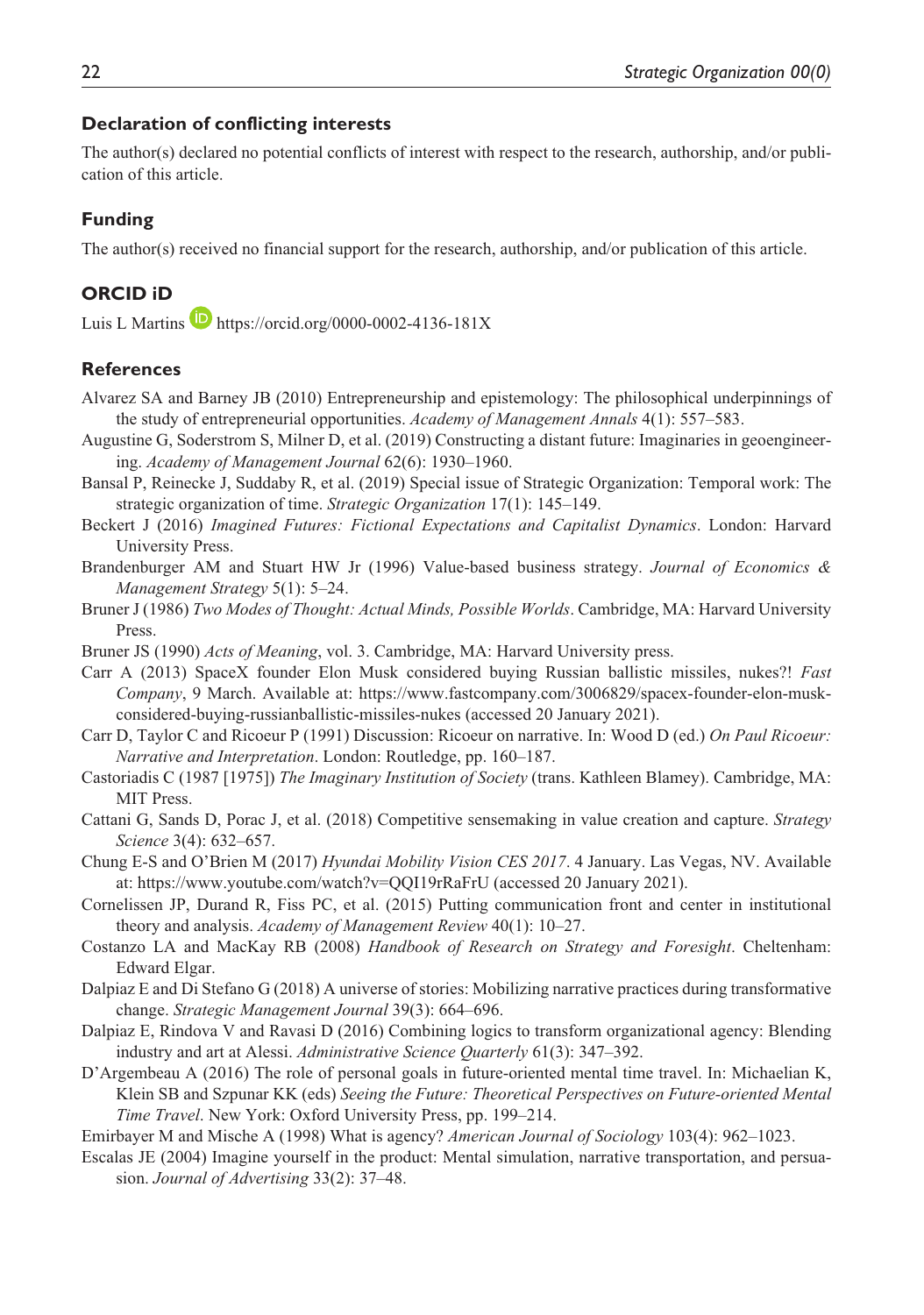- Fenton C and Langley A (2011) Strategy as practice and the narrative turn. *Organization Studies* 32(9): 1171–1196.
- Fiske ST and Taylor SE (2013) *Social Cognition: From Brains to Culture*, 2nd edn. Thousand Oaks, CA: SAGE.
- Gao P, Kaas HW, Mohr D, et al. (2016) *Disruptive trends that will transform the auto industry*. New York: McKinsey & Company.
- Garud R, Schildt HA and Lant TK (2014) Entrepreneurial storytelling, future expectations, and the paradox of legitimacy. *Organization Science* 25(5): 1479–1492.
- Gavetti G, Helfat CE and Marengo L (2017) Searching, shaping, and the quest for superior performance. *Strategy Science* 2(3): 194–209.
- Gavetti G and Porac J (2018) On the origin of great strategies. *Strategy Science* 3(1): 352–365.
- Gerrig RJ (1993) *Experiencing Narrative Worlds: On the Psychological Activities of Reading*. New Haven, CT: Yale University Press.
- Goodman N (1978) *Ways of Worldmaking*. Indianapolis, IN: Hackett Publishing.
- Green MC and Donahue JK (2009) Simulated worlds: Transportation into narratives. In: Markman K, Klein WM and Suhr JA (eds) *Handbook of Imagination and Mental Simulation*. New York: Psychology Press, pp. 241–256.
- Hackett J, Klevorn M, Butler D, et al. (2018) *CES 2018 Ford Keynote*. 9 January. Las Vegas, NV. Available at: [https://www.youtube.com/watch?v=CCwGVr\\_35hk](https://www.youtube.com/watch?v=CCwGVr_35hk) (accessed 20 January 2021).
- Hargadon AB and Douglas Y (2001) When innovations meet institutions-Edison and the design of the electric light. *Administrative Science Quarterly* 46(3): 476–501.
- Herman D (2009) Narrative ways of worldmaking. In: Heinen S and Sommer R (eds) *Narratology in the Age of Cross-Disciplinary Narrative Research*. Berlin: Walter de Gruyter GmbH & Co, pp. 71–87.
- Hernes T and Schultz M (2020) Translating the distant into the present: How actors address distant past and future events through situated activity. *Organization Theory* 1(1): 1–20.
- Iser W (1993) *The Fictive and the Imaginary: Charting Literary Anthropology*. Baltimore, MD: Johns Hopkins University Press.
- Kaplan S and Orlikowski WJ (2013) Temporal work in strategy making. *Organization Science* 24(4): 965–995. Kearns MS (1999) *Rhetorical Narratology*. Lincoln, NE: University of Nebraska Press.
- Klein G, Snowden D and Pin CL (2014) Anticipatory thinking. In: Mosier KL and Fischer UM (eds) *Informed by Knowledge*. New York: Taylor & Francis and Academic Press, pp. 235–246.
- Matherne S (2016) Kant's theory of the imagination. In: Kind A (ed.) *The Routledge Handbook of Philosophy of Imagination*. London: Routledge, pp. 55–68.
- Michaelian K, Klein SB and Szpunar KK (2016) The past, the present, and the future of future-oriented mental time travel. In: Michaelian K, Klein SB and Szpunar KK (eds) *Seeing the Future: Theoretical Perspectives on Future-Oriented Mental Time Travel*. New York: Oxford University Press, pp. 1–18.
- Mische A (2014) Measuring futures in action-projective grammars in the Rio+20 debates. *Theory and Society* 43: 437–464.
- Moeen M, Agarwal R and Shah SK (2020) Building industries by building knowledge: Uncertainty reduction over industry milestones. *Strategy Science* 5(3): 218–244.
- Munir KA and Phillips N (2005) The birth of the 'Kodak Moment': Institutional entrepreneurship and the adoption of new technologies. *Organization Studies* 26(11): 1665–1687.
- Nadkarni S and Chen J (2014) Bridging yesterday, today, and tomorrow: CEO temporal focus, environmental dynamism, and rate of new product introduction. *Academy of Management Journal* 57(6): 1810–1833.
- Onega Jaén S and García Landa J (1996) *Narratology: An Introduction*. London: Longman.
- Orlikowski WJ and Yates J (2002) It's about time: Temporal structuring in organizations. *Organization Science* 13(6): 684–700.
- Oxford English Dictionary (2020) Available at: <www.lexico.com/en/definition/foresight>(accessed 8 August 2020).
- Phelan J (2006) Narrative theory, 1966–2006: A narrative. In: Scholes R, Phelan J and Kellogg R (eds) *The Nature of Narrative*. New York:: Oxford University Press, pp. 283–336.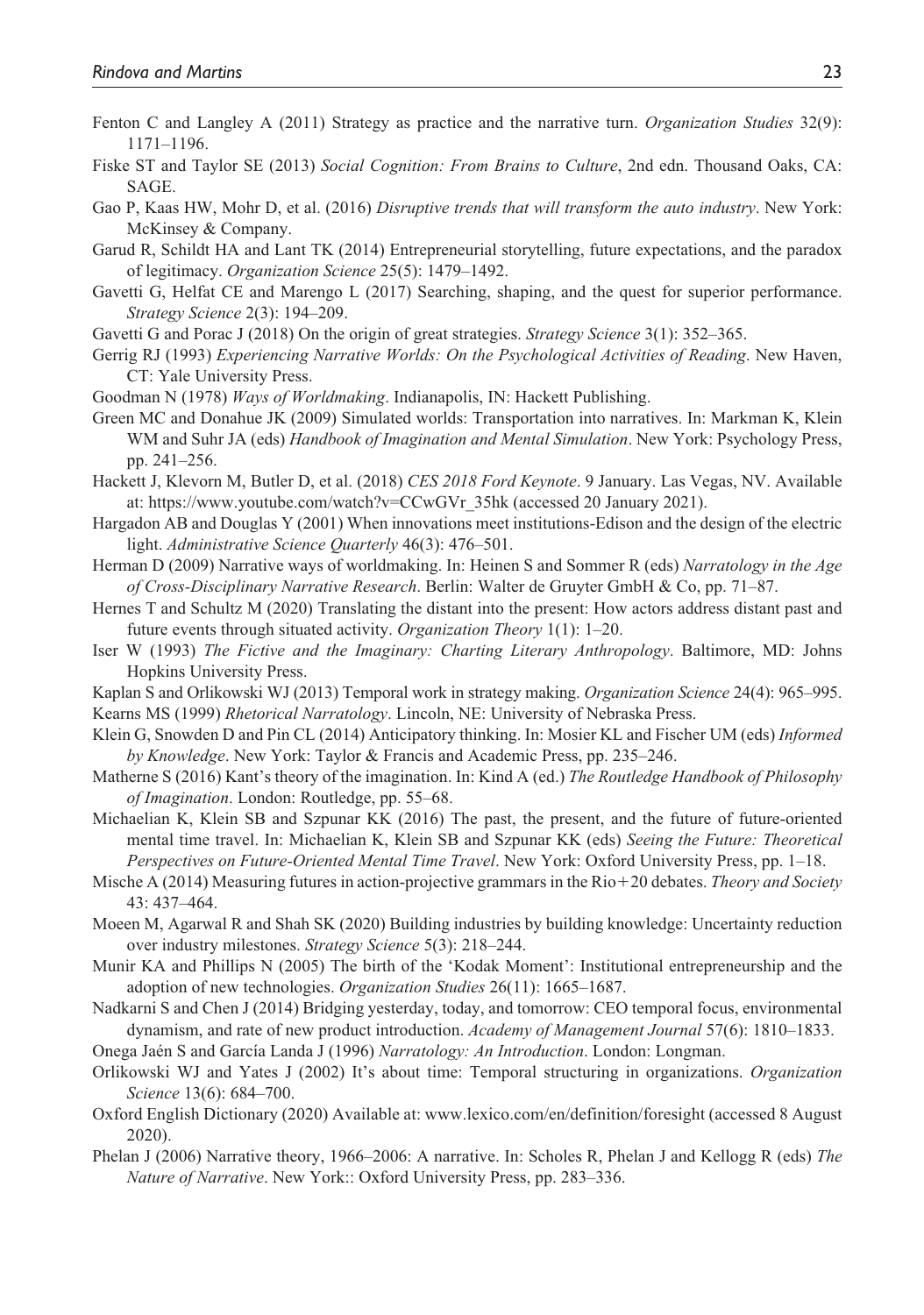- Phillips N, Lawrence TB and Hardy C (2004) Discourse and institutions. *Academy of Management Review* 29(4): 635–652.
- Pollock TG, Lashley K, Rindova VP, et al. (2019) Which of these things are not like the others? Comparing the rational, emotional, and moral aspects of reputation, status, celebrity, and stigma. *Academy of Management Annals* 13(2): 444–478.
- Pontikes EG and Rindova VP (2020) Shaping markets through temporal, constructive, and interactive agency. *Strategy Science* 5(3): 149–159.
- Ravasi D, Rindova VP, Etter M, et al. (2018) The formation of organizational reputation. *Academy of Management Annals* 12(2): 1–25.
- Ravasi D, Rindova VP and Stigliani I (2019) The stuff of legend: History, Memory, and the temporality of organizational identity construction. *Academy of Management Journal* 62(5): 1523–1555.
- Ravasi D, Tripsas M and Langley A (2020) Exploring the strategy-identity nexus. *Strategic Organization* 18(1): 5–19.
- Reinecke J and Ansari S (2015) When times collide: Temporal brokerage at the intersection of markets and developments. *Academy of Management Journal* 58(2): 618–648.
- Ricœur P (1980) Narrative time. *Critical Inquiry* 7(1): 169–190.
- Ricœur P (1983) *Time and Narrative*, vols. 1, 2, and 3.23 (trans. K Blamey and D Pellauer). Chicago, IL: University of Chicago Press.
- Ricœur P (1984) *Time and Narrative*, vol. 1. Chicago, IL: University of Chicago Press.
- Ricœur P (1985) *Time and Narrative*, vol. 2. Chicago, IL: University of Chicago Press.
- Ricœur P (1991) Life in quest of narrative. In: Wood D (ed.) *On Paul Ricoeur: Narrative and Intrepretation*. London: Routledge, pp. 20–33.
- Rindova VP, Becerra M and Contardo I (2004) Enacting competitive wars: Competitive activity, language games, and market consequences. *Academy of Management Review* 29(4): 670–686.
- Rindova VP and Courtney H (2020) To shape or adapt: Knowledge problems, epistemologies and strategic postures under Knightian uncertainty. *Academy of Management Review*. Epub ahead of Print 23 July. DOI: 10.5465/amr.2018.0291.
- Rindova VP and Martins LL (2018a) The three minds of the strategist: Toward an agentic perspective in behavioral strategy. In: Augier M, Fang C and Rindova VP (eds) *Advances in Strategic Management: Behavioral Strategy in Perspective*, vol. 39. Bingley, UK: Emerald Group, pp. 167–179.
- Rindova VP and Martins LL (2018b) From values to value: Value rationality and the creation of great strategies. *Strategy Science* 3(1): 323–334.
- Robinson J (2003) Future subjunctive: Backcasting as social learning. *Futures* 35(8): 839–856.
- Roese NJ (1997) Counterfactual thinking. *Psychological Bulletin* 121(1): 133–148.
- Rudrum D (2005) From narrative representation to narrative use: Towards the limits of definition. *Narrative* 13(2): 195–204.
- Schwartz P (2012) *The Art of the Long View*. New York: Doubleday.
- Sewell WH Jr (1992) A theory of structure: Duality, agency, and transformation. *American Journal of Sociology* 98(1): 1–29.
- Slawinski N and Bansal P (2015) Short on time: Intertemporal tensions in business sustainability. *Organization Science* 26(2): 531–549.
- Sommer R (2009) Making narrative worlds: A cross-disciplinary approach to literary storytelling. In: Heinen S and Sommer R (eds) *Narratology in the Age of Cross-disciplinary Narrative Research*. Berlin: Walter de Gruyter GmbH & Co, pp. 88–108.
- Stigliani I and Ravasi D (2012) Organizing thoughts and connecting brains: Material practices and the transition from individual to group-level prospective sensemaking. *Academy of Management Journal* 55(5): 1232–1259.
- Suchman MC (1995) Managing legitimacy: Strategic and institutional approaches. *Academy of Management Review* 20(3): 571–610.
- Suddaby R, Coraiola D, Harvey C, et al. (2019) History and the micro-foundations of dynamic capabilities. *Strategic Management Journal* 41(3): 530–556.